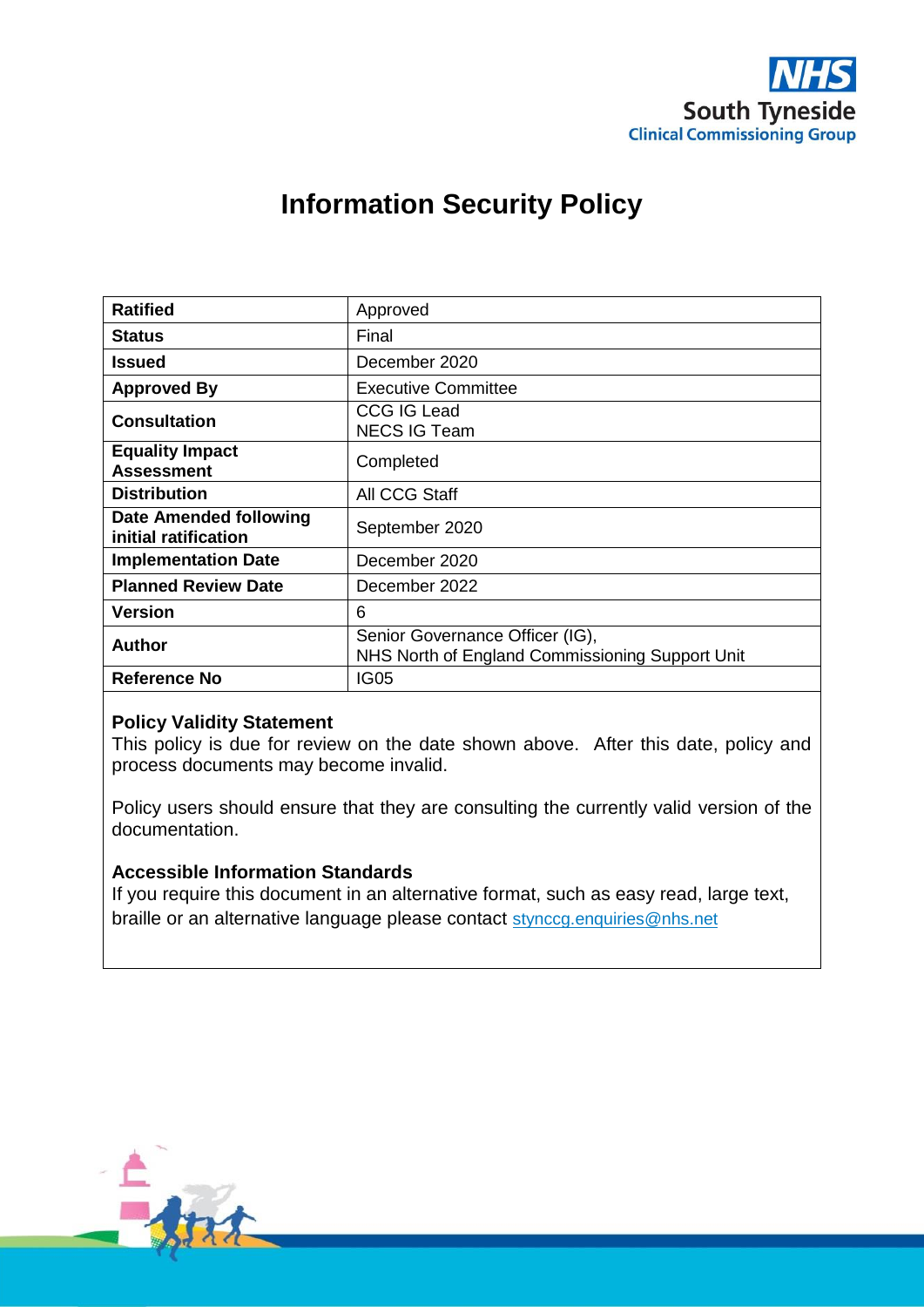# **Version Control**

| <b>Version</b>   | <b>Author</b>                         | <b>Update comments</b>                                                                                                                                                                                                                                                                                                                                                                                                                                                                                                                                                                                                                                                                                                                                                                                                                                                                                                                                                                                                                                                                                                                                                                                                                                                                                                                                                                                                                                                                                                                                                                                                                                                                                                                                                                                                                                                                                                                                                                                                                                                                                                     |
|------------------|---------------------------------------|----------------------------------------------------------------------------------------------------------------------------------------------------------------------------------------------------------------------------------------------------------------------------------------------------------------------------------------------------------------------------------------------------------------------------------------------------------------------------------------------------------------------------------------------------------------------------------------------------------------------------------------------------------------------------------------------------------------------------------------------------------------------------------------------------------------------------------------------------------------------------------------------------------------------------------------------------------------------------------------------------------------------------------------------------------------------------------------------------------------------------------------------------------------------------------------------------------------------------------------------------------------------------------------------------------------------------------------------------------------------------------------------------------------------------------------------------------------------------------------------------------------------------------------------------------------------------------------------------------------------------------------------------------------------------------------------------------------------------------------------------------------------------------------------------------------------------------------------------------------------------------------------------------------------------------------------------------------------------------------------------------------------------------------------------------------------------------------------------------------------------|
| V1.0             | Senior<br>Governance<br>Manager, NECS | Policy adopted by Clinical Commissioning Group (CCG)<br>as part of policy suite developed by NECS                                                                                                                                                                                                                                                                                                                                                                                                                                                                                                                                                                                                                                                                                                                                                                                                                                                                                                                                                                                                                                                                                                                                                                                                                                                                                                                                                                                                                                                                                                                                                                                                                                                                                                                                                                                                                                                                                                                                                                                                                          |
| V <sub>2.0</sub> | Senior<br>Governance<br>Manager, NECS | Policy ratified by Governing Body                                                                                                                                                                                                                                                                                                                                                                                                                                                                                                                                                                                                                                                                                                                                                                                                                                                                                                                                                                                                                                                                                                                                                                                                                                                                                                                                                                                                                                                                                                                                                                                                                                                                                                                                                                                                                                                                                                                                                                                                                                                                                          |
| V3.0             | Senior<br>Governance<br>Manager, NECS | Equality Impact Assessment. Re-formatted to CCG<br>policy standard.                                                                                                                                                                                                                                                                                                                                                                                                                                                                                                                                                                                                                                                                                                                                                                                                                                                                                                                                                                                                                                                                                                                                                                                                                                                                                                                                                                                                                                                                                                                                                                                                                                                                                                                                                                                                                                                                                                                                                                                                                                                        |
| V4.0             | Senior<br>Governance<br>Manager, NECS | Review and update:<br>Reformatted numbering and style of policy.<br>Table of Contents updated, in reflection of<br>$\overline{\phantom{a}}$<br>amendments.<br>Section 8.6: Removal of 'within the service who is<br>responsible for the provision of service' and insertion<br>of 'within the service who is allocated responsibility<br>for the information in their area of work'.<br>Section 8.10: New paragraph 'Cyber Security is a<br>term that refers to the management and application of<br>Information Security standards. This is typically<br>applied to computers, computer networks, and the<br>data stored and transmitted over them. This can also<br>cover physical security. It is distinct from information<br>governance (IG), which is about the maintenance of<br>the confidentiality of information, especially person<br>identifiable information and medical records'.<br>Section: 9.3.7.1: New paragraph 'Cyber Security:<br>There is a rising risk of cyber threat across all sectors.<br>The Health and Social Care Information Centre<br>(HSCIC) has been commissioned by the Department<br>of Health to develop a Care Computer Emergency<br>Response Team (CareCERT). CareCERT will offer<br>intelligence, advice and guidance to support health<br>and social care organisations to respond effectively<br>and safely to cyber security threats.<br>Section: 9.3.7.2: New paragraph; 'The service will<br>enable a coordinated approach to be taken across the<br>health and social care system, by informing<br>organisations about cyber security vulnerabilities,<br>mitigating risks, and reacting to cyber security threats<br>and attacks. The CCG will be informed via the CSU<br>Technical Security Manager who has been formally<br>registered in the HSCIC CareCERT contact<br>database'.<br>Section 9.9.1: Insertion of 'These procedures include<br>reporting of cyber security incidents in line with the<br>HSCIC's Checklist Guidance for Reporting, Managing<br>and Investigating Information Governance and Cyber<br>Security Serious Incidents Requiring Investigation - |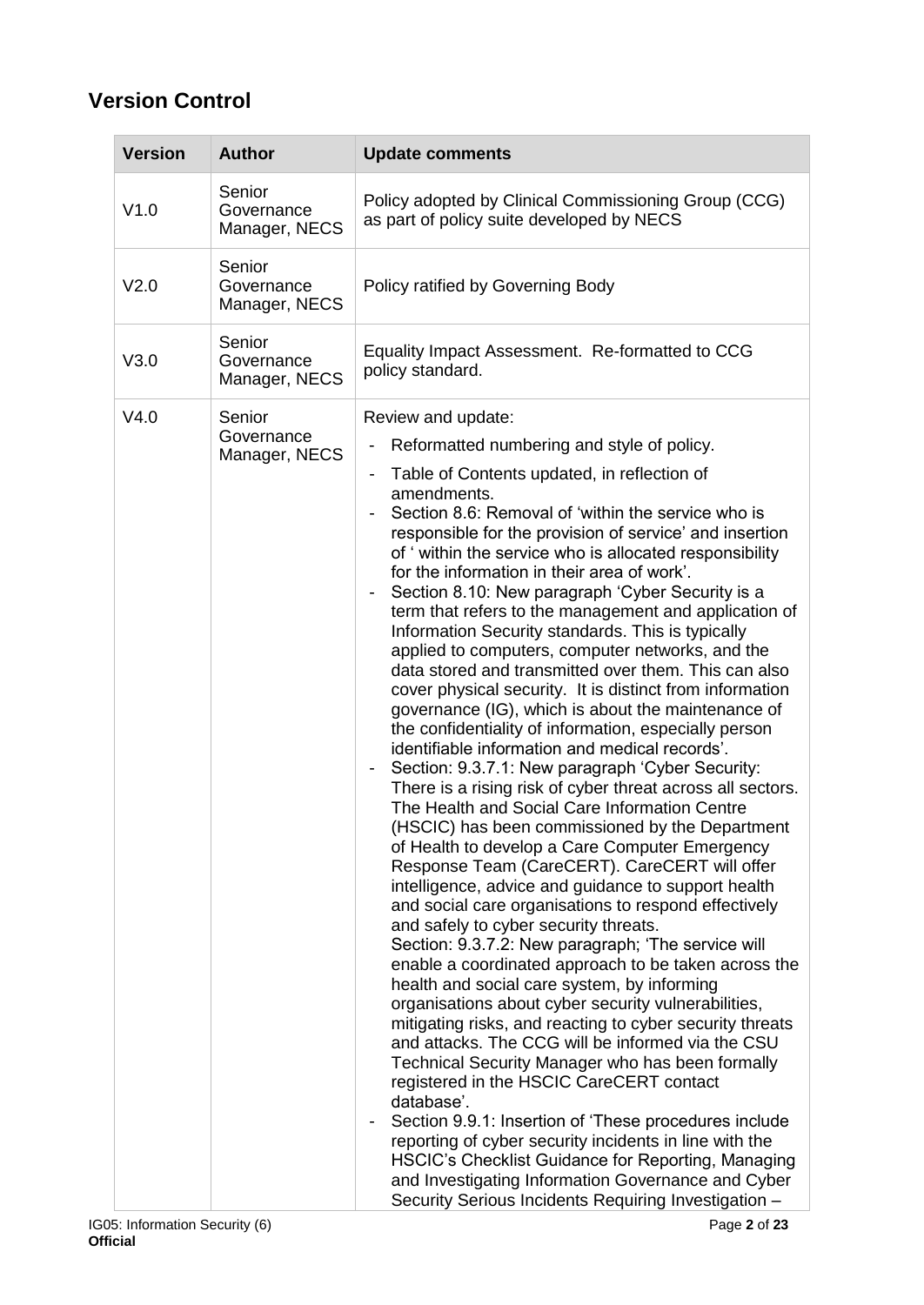|                |                                                      | February 2015'.<br>Section 9.12.2; Bullet 4: Insertion of 'they complete a<br>risk assessment in the form of a Privacy Impact<br>Assessment in liaison with the CSU ICT service.<br>Guidance on completing a PIA is at Appendix B'.<br>Section 10: Updated Technical Security Manager<br>(CSU) duties and responsibilities 'The Technical<br>Security Manager (CSU) will;<br>Provide technical security advice and support for all<br>staff to ensure they are aware of their responsibilities<br>with regard to technical security.<br>Notify the CCG of any cyber security alerts via the<br>$\bullet$<br><b>HSCIC's CareCERT process.</b><br>Assist in the investigation of any incidents and<br>development of action plans that occur as a result of<br>failure to comply with this policy'<br>Section 13.1: Insertion of 'HSCIC - Checklist<br>Guidance for Reporting, Managing and Investigating<br>Information Governance and Cyber Security Serious<br>Incidents Requiring Investigation - February 2015'.<br>Insertion of Appendix B; 'Privacy Impact Assessments<br>(PIAs) Guidance' |
|----------------|------------------------------------------------------|-------------------------------------------------------------------------------------------------------------------------------------------------------------------------------------------------------------------------------------------------------------------------------------------------------------------------------------------------------------------------------------------------------------------------------------------------------------------------------------------------------------------------------------------------------------------------------------------------------------------------------------------------------------------------------------------------------------------------------------------------------------------------------------------------------------------------------------------------------------------------------------------------------------------------------------------------------------------------------------------------------------------------------------------------------------------------------------------------|
| V4.1           | Senior<br>Governance<br>Manager, NECS                | Review and update to include GDPR.                                                                                                                                                                                                                                                                                                                                                                                                                                                                                                                                                                                                                                                                                                                                                                                                                                                                                                                                                                                                                                                              |
| V <sub>5</sub> | Senior<br>Governance<br>Officer (IG),<br><b>NECS</b> | Revised following publication of the Data Protection Act<br>2018                                                                                                                                                                                                                                                                                                                                                                                                                                                                                                                                                                                                                                                                                                                                                                                                                                                                                                                                                                                                                                |
| V <sub>6</sub> | Senior<br>Governance<br>Officer (IG),<br><b>NECS</b> | Reviewed in line with policy requirements                                                                                                                                                                                                                                                                                                                                                                                                                                                                                                                                                                                                                                                                                                                                                                                                                                                                                                                                                                                                                                                       |

# **Approval**

| <b>Role</b> | <b>Name</b>                | <b>Date</b>         |
|-------------|----------------------------|---------------------|
| Approval    | Governing Body             | 24 October 2013 (1) |
| Approval    | <b>Executive Committee</b> | 14 January 2015 (2) |
| Approval    | <b>Executive Committee</b> | 21 January 2016 (3) |
| Approval    | <b>Executive Committee</b> | January 2018 (4)    |
| Approval    | <b>Executive Committee</b> | October 2018 (5)    |
| Approval    | <b>Executive Committee</b> | December 2020 (6)   |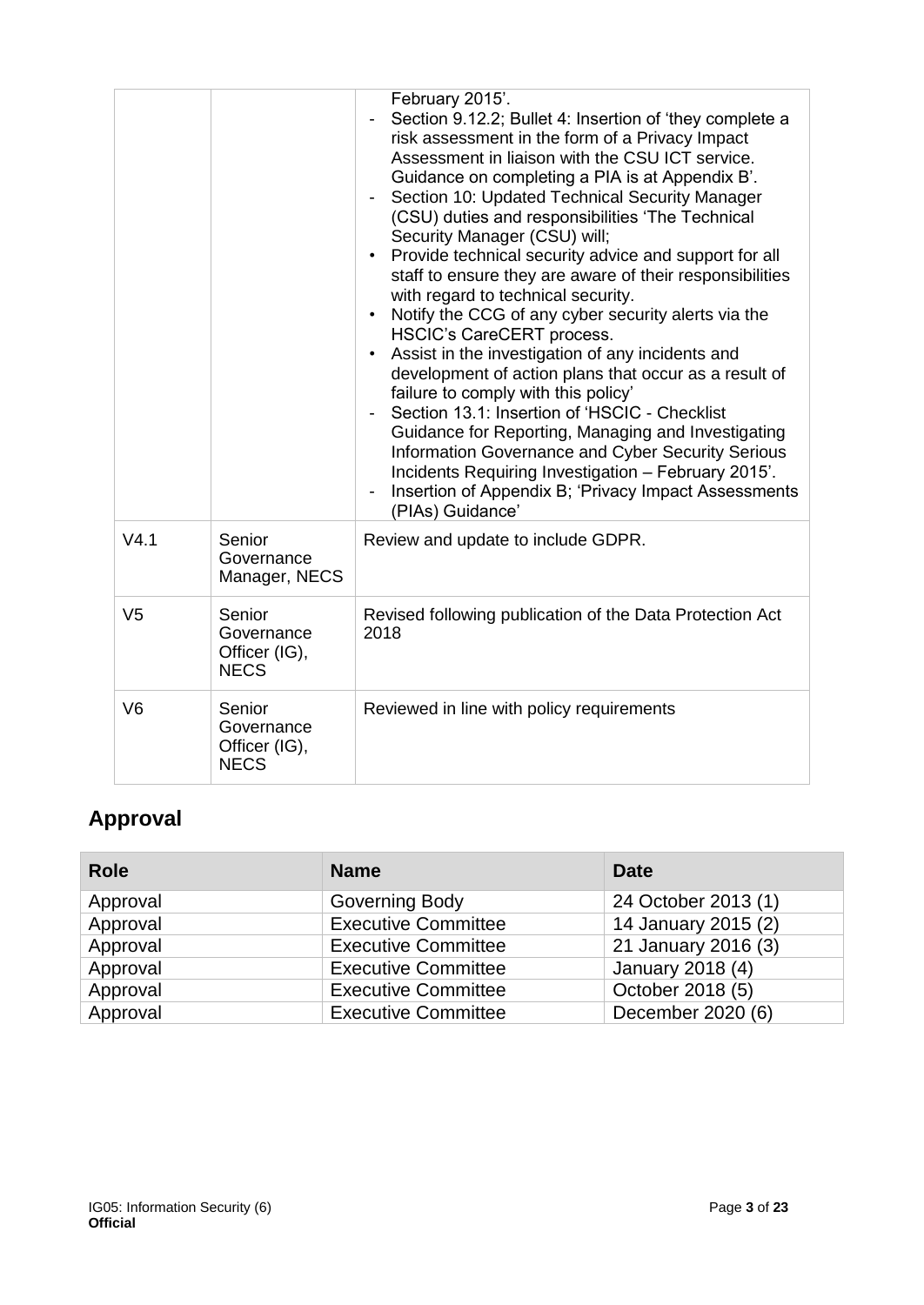# **Contents**

| 3. |  |  |  |
|----|--|--|--|
|    |  |  |  |
|    |  |  |  |
| 6. |  |  |  |
| 7. |  |  |  |
|    |  |  |  |
|    |  |  |  |
|    |  |  |  |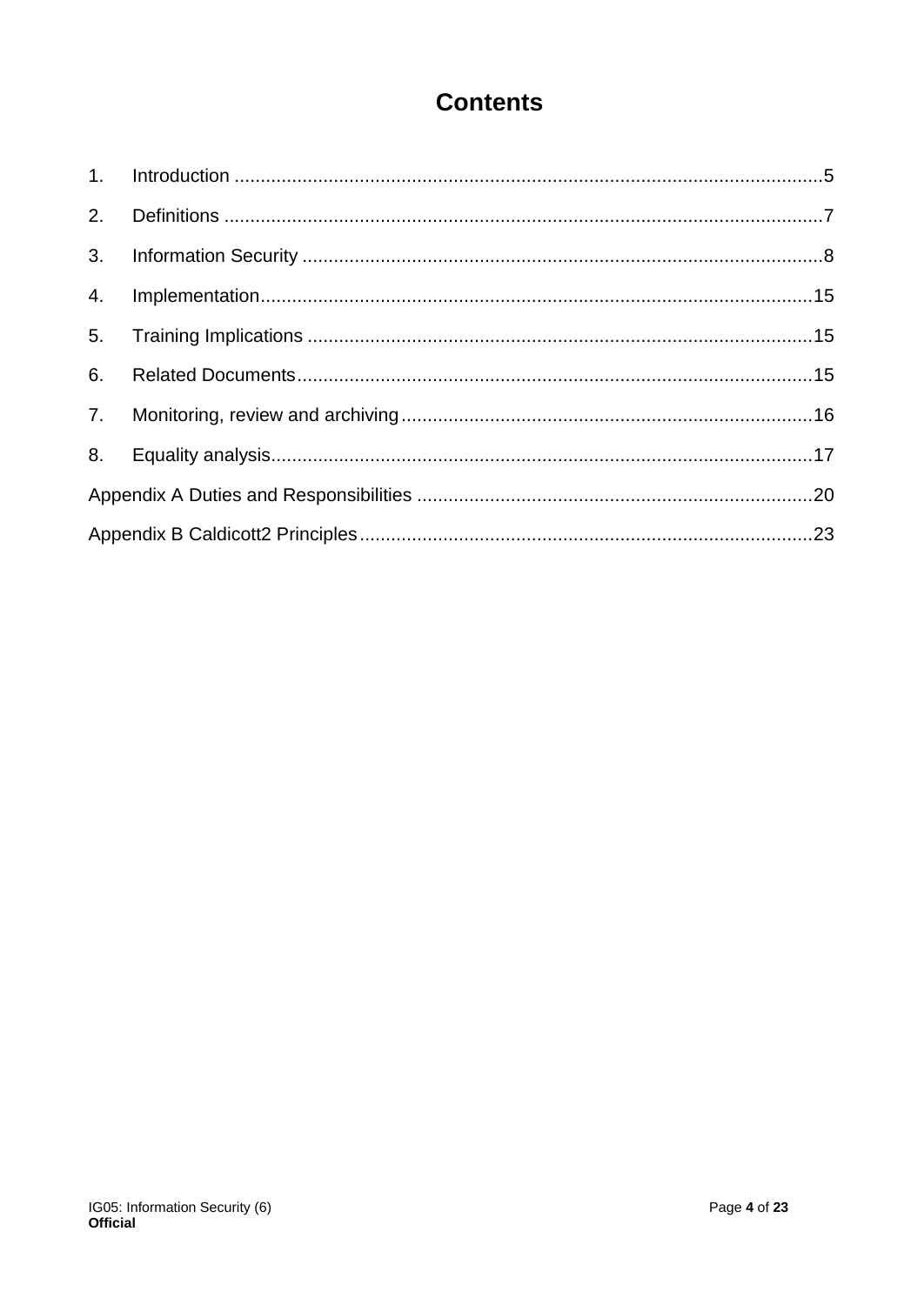# <span id="page-4-0"></span>**1. Introduction**

The CCG aspire to the highest standards of corporate behaviour and clinical competence, to ensure that safe, fair and equitable procedures are applied to all organisational transactions, including relationships with patients, their carers, public, staff, stakeholders and the use of public resources. In order to provide clear and consistent guidance, the CCG will develop documents to fulfil all statutory, organisational and best practice requirements and support the principles of equal opportunity for all.

This policy document sets out the detailed procedures, rules and standards governing information security that all users of the CCG's information systems must comply with. This policy document states the CCG's commitment to information security and sets out the CCG's overall approach to managing information security.

The CCG has a duty to meet legislative and regulatory requirements in relation to information security. These include the NHS Digital Data Protection and Security Toolkit and Statement of Compliance and the legislation, guidance and associated policy documents listed in section 7 of this policy.

It is essential that all of the CCG's information systems are protected to an adequate level from business risks. Such risks include accidental data change, loss or release, malicious user damage, fraud, theft, failure and natural disaster. It is important that a consistent approach is maintained to safeguard information in the same way that other more tangible assets are secured, with due regard to the highly sensitive nature of some information held on both electronic and manual systems.

Information security must address both the relevance and the level and kind of threats to which information systems and their associated assets are exposed. To ensure that assets are protected against compromise, it is important that this security policy and procedures meet the following objectives;

- deal with the prevailing threats;
- be cost effective;
- add value by reducing the risks to assets;
- be incremental, that is, apply security controls appropriate to the value of the assets involved;
- be just, open and reasonable, where they impinge on the lives of employees;
- be credible and workable, that is, user-friendly, understood, respected and supported by all individuals required to use them
- be cost effective and responsive to the needs of the CCG, and not any more intrusive to on-going business and operations than is necessary;
- reflect the 'need to know' principle.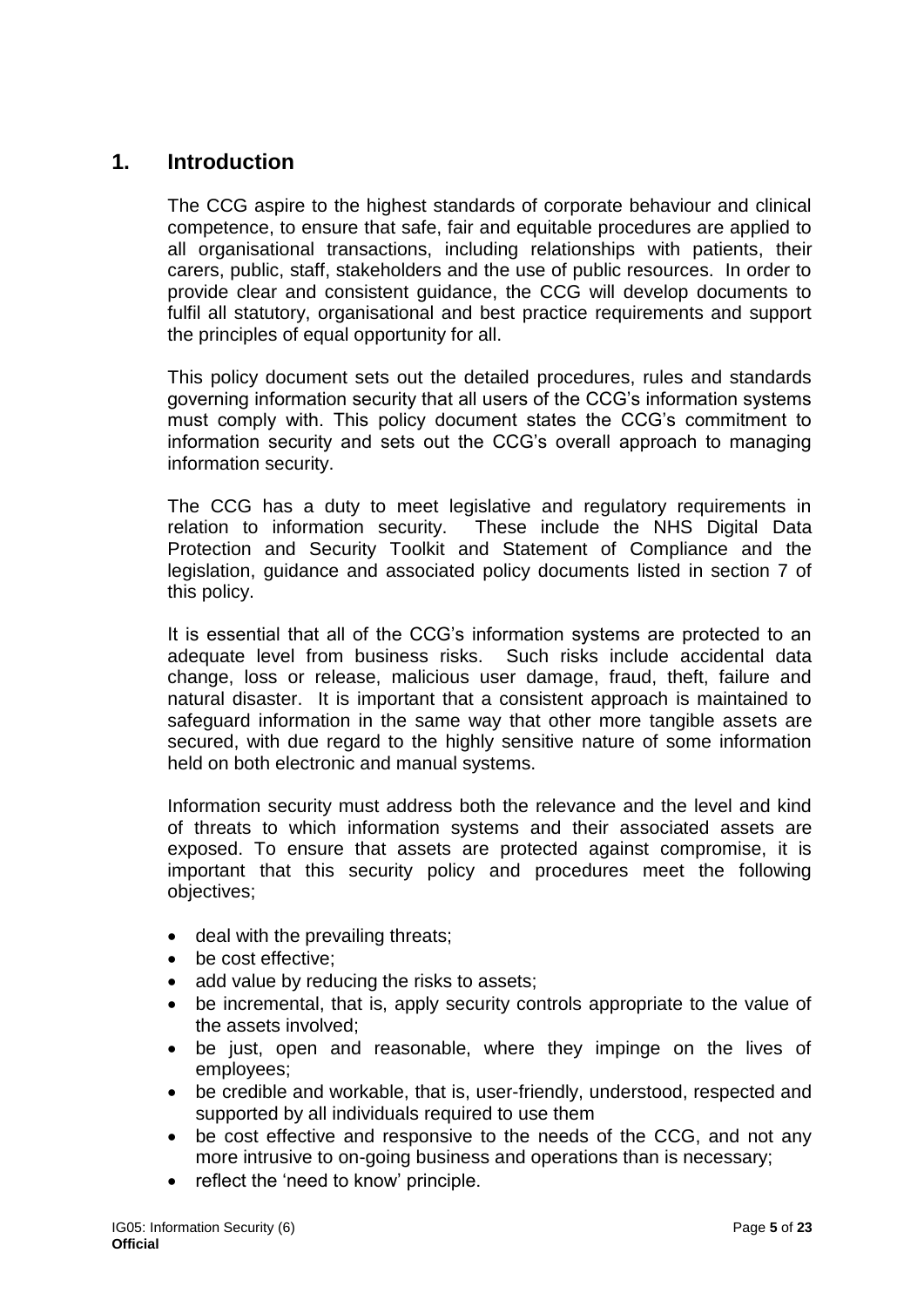The security that can be achieved through technical means is limited, and needs to be supported by appropriate management controls and procedures. Identifying which controls should be in place requires careful planning and attention to detail. Information security management needs, as a minimum, participation by all employees in the CCG.

1.1 Status

This policy is an Information Governance policy.

- 1.2 Purpose and scope
- 1.2.1 This policy aims to ensure that;
	- information systems used in the CCG are properly assessed for security;
	- appropriate levels of security are in place to maintain the confidentiality, integrity and availability of information and information systems;
	- all staff are aware of their roles and responsibilities for information security;
	- a means is established to communicate an awareness of information security issues and their impact on the CCG to management, users and other staff.
- 1.2.2 It is essential that all information processing systems are protected from events which may jeopardise the activities of the CCG. These events may be accidental as well as behaviour deliberately designed to cause difficulties. Adherence to this policy and related policies and procedures, will ensure that the risk of such occurrences is minimised.
- 1.2.3 This policy will ensure that all information systems, including computer systems, network components and electronically held data, are adequately protected from a range of threats. This policy and associated guidelines cover all aspects of information security from paper-based records to IT systems, administration systems, environmental controls, hardware, software, data and networks.
- 1.2.4 This policy applies to;
	- All staff employed by the CCG, agency workers, contractors, students, trainees, temporary placements who have access to information systems or assets belonging to the CCG.
	- Other individuals and agencies who may gain access to data, such as non-executive directors, volunteers, visiting professionals or researchers, and companies providing information services to the CCG.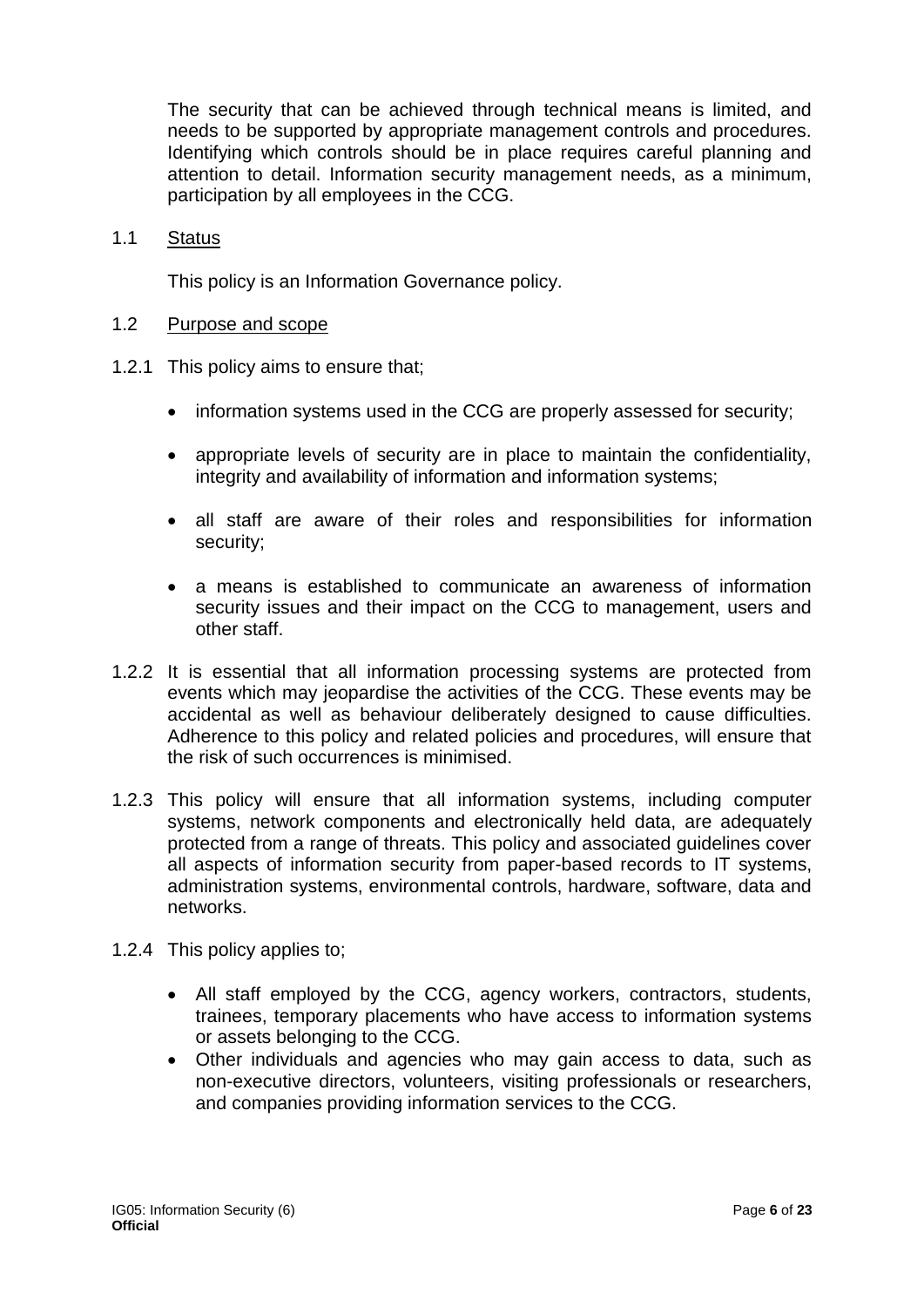# <span id="page-6-0"></span>**2. Definitions**

The following terms are used in this document:

- 2.1 Confidentiality is defined as the restriction of information and assets to authorised individuals.
- 2.2 Integrity is defined as the maintenance of information systems and physical assets in their complete and proper form
- 2.3 Availability is defined as the continuous or timely access to information, systems or physical assets by authorised individuals.
- 2.4 Encryption is the process of converting information into a form unintelligible to anyone except holders of a specific key or password.
- 2.5 Information Asset is defined as either personal information, corporate information, computer software, hardware, system or process documentation.
- 2.6 Information Asset Owner (IAO) is the senior individual within the service who is responsible for ensuring that specific information assets are handled and managed appropriately. Their role is to understand and address risks to the information assets they 'own' and to provide assurance to the Senior Information Risk Owner (SIRO) on the security and use of those assets.
- 2.7 Information Asset Administrators (IAA) support the IAO to ensure that this procedure is followed, recognise actual and potential security incidents, and consult the appropriate IAO on incident management.
- 2.8 **Privacy by design** is a concept explained within the General Data Protection Regulations and is about considering data protection and privacy issues upfront in everything we do. It can help ensure compliance with the GDPR's fundamental principles and requirements, and forms part of the focus on accountability. See Article 25 GDPR.
- 2.9 **Privacy by default** is a concept explained within the General Data Protection Regulations and is about the Controller of data implementing appropriate technical and organisational measures ensuring that, by default, only personal data which are necessary for each specific purpose of the processing are processed. See Article 25 GDPR.
- 2.10 Removable Media is a term used to describe any kind of portable data storage device that can be connected to and removed from a computer e.g. CDs/DVDs, USB flash memory sticks or pens, PDAs.
- 2.11 Smartcard is a card (like a credit card) with an embedded microchip for storing information. The NHS smartcard is used to control security access to electronic patient records and patient administration systems.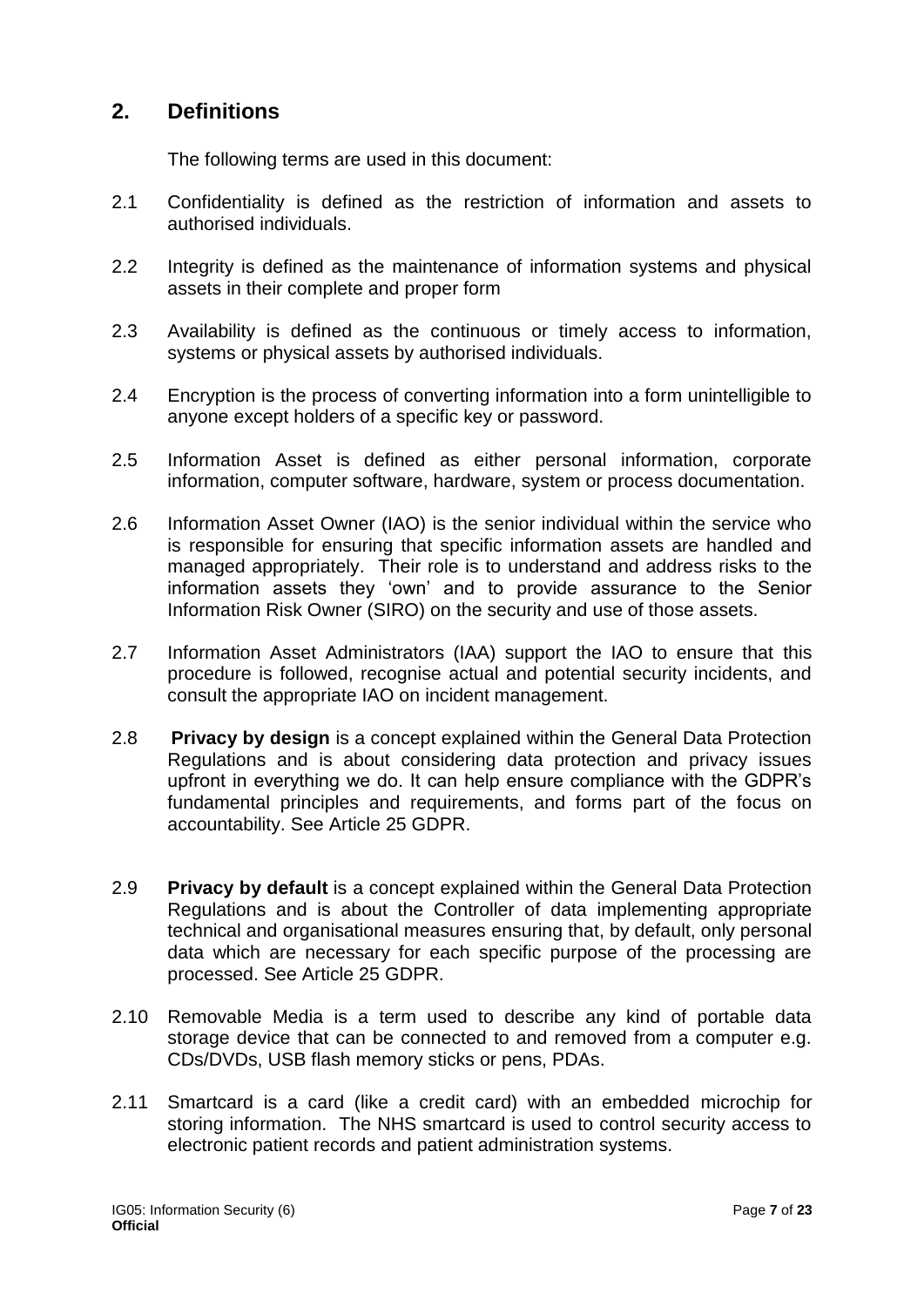# <span id="page-7-0"></span>**3. Information Security**

This policy will be supported by system-specific security policies, technical standards and operational procedures, which will ensure that its requirements are understood and met across the CCG.

#### 3.1 Information Assets

The CCG will ensure that;

- all information assets under its control are identified and documented in an Information Asset Register in accordance with GDPR;
- all information assets for which IAOs are responsible are reviewed to identify potential threats to the system, and the likelihood of those threats occurring;
- the cost of countermeasures against perceived threats is commensurate with threats to security, the value of the assets being protected and the impact of security failure;
- System Specific Security Policies and Standard Operating Procedures are in place for all systems under their jurisdiction (i.e. the systems they own or are responsible for);
- all staff are fully trained in the use of the systems that they are required to operate;
- staff must not operate systems for which they have not been trained;
- the CCG's electronic information assets are protected from the threat of viruses and other malicious software;
- business continuity plans are in place to protect critical business processes from the effects of major failures of IT systems or other disasters;
- Privacy by design and default are considered at the outset of any new project, system or process involving information assets.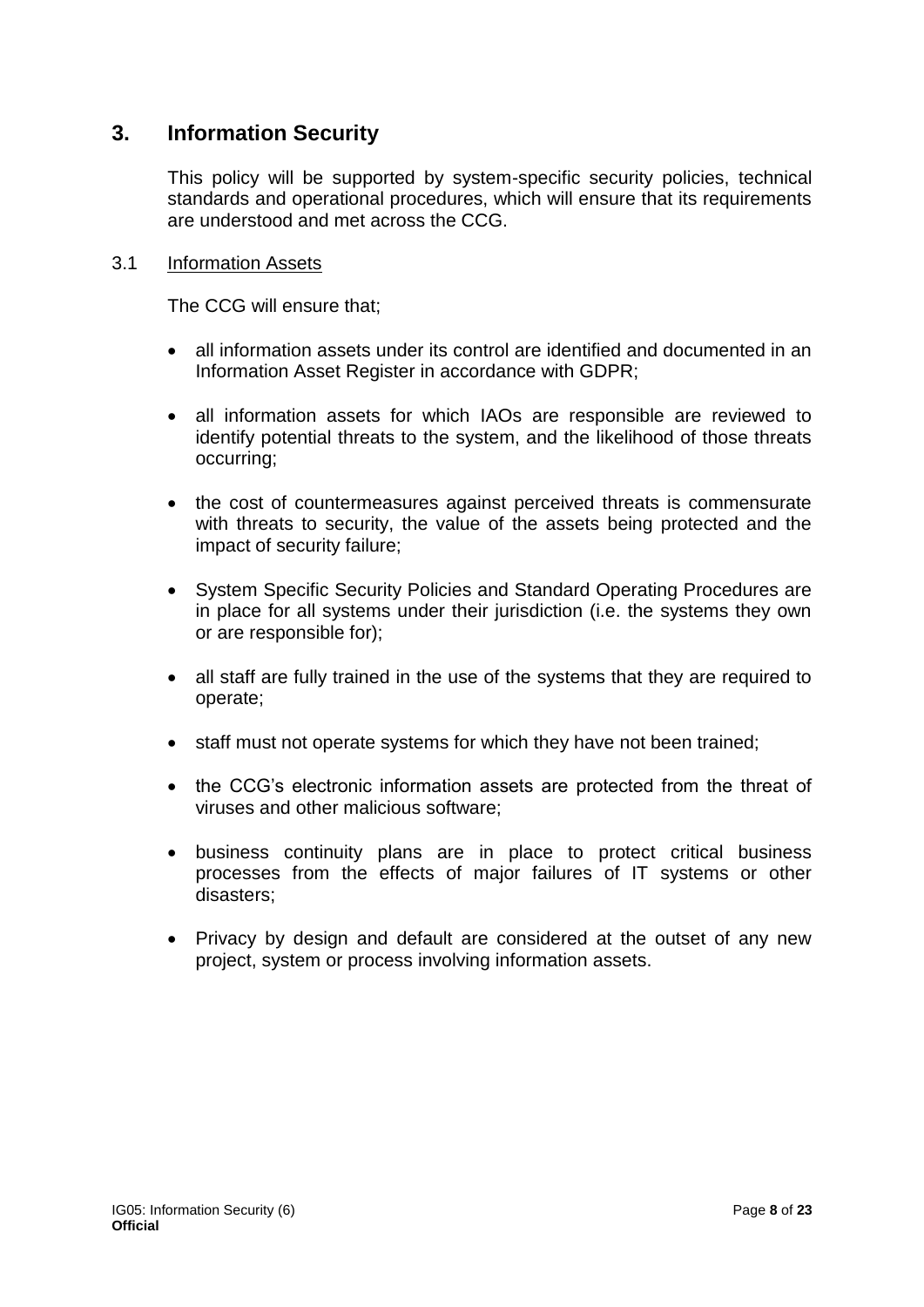#### 3.2 Computer Hardware & Software

#### 3.2.1 Authorised hardware and software

Only hardware approved by the CCG may be used or connected to its network. Any unauthorised hardware found will be removed. Only software approved by the CCG may be used. Unauthorised software must not be used on CCG equipment or on its network. Any unauthorised software found will be removed and may result in disciplinary action.

Only authorised staff may install, modify or upgrade hardware or software belonging to, or provided by the CCG.

All software licenses must be held by the IT department as this is required for the asset register and also should any reinstall be necessary.

#### 3.2.2 Use of personal equipment

Personal equipment must not be used on the CCG's network for the purpose of carrying out organisational business. Encryption controls may impact on the running of personal equipment which in turn may result in permanent damage to the device. The CCG cannot be held liable should any damage to personal equipment occur. This personal equipment may include (but is not exhaustive) PDAs, smart phones, laptops, tablets and external hard drives.

Personal equipment or equipment from other organisations could be used on a public network (if/when available) at work premises with appropriate authorisation as this does not provide any access to the organisation's data.

Personal equipment (such as laptops, PCs, tablets, and mobile phones) must be locked whenever the user is away from their workspace.

#### 3.2.3 Information storage and backup

Staff are responsible for ensuring their information is saved appropriately. Where a staff member has network access, all information must be saved to their network drive which is automatically backed up by NECS ICT Department.

Staff are advised that the authorised encrypted memory stick is only for the transfer of information and the original content must be saved to the network.

#### 3.2.4 Public Key Infrastructure (PKI) and SSL

The CCG's network uses digital certificates to provide additional security on the network to provide encryption using PKI algorithms. This approach which works invisibly in the background provides an additional level of security for the network by only allowing authenticated equipment with digital certificates to be a member of the network.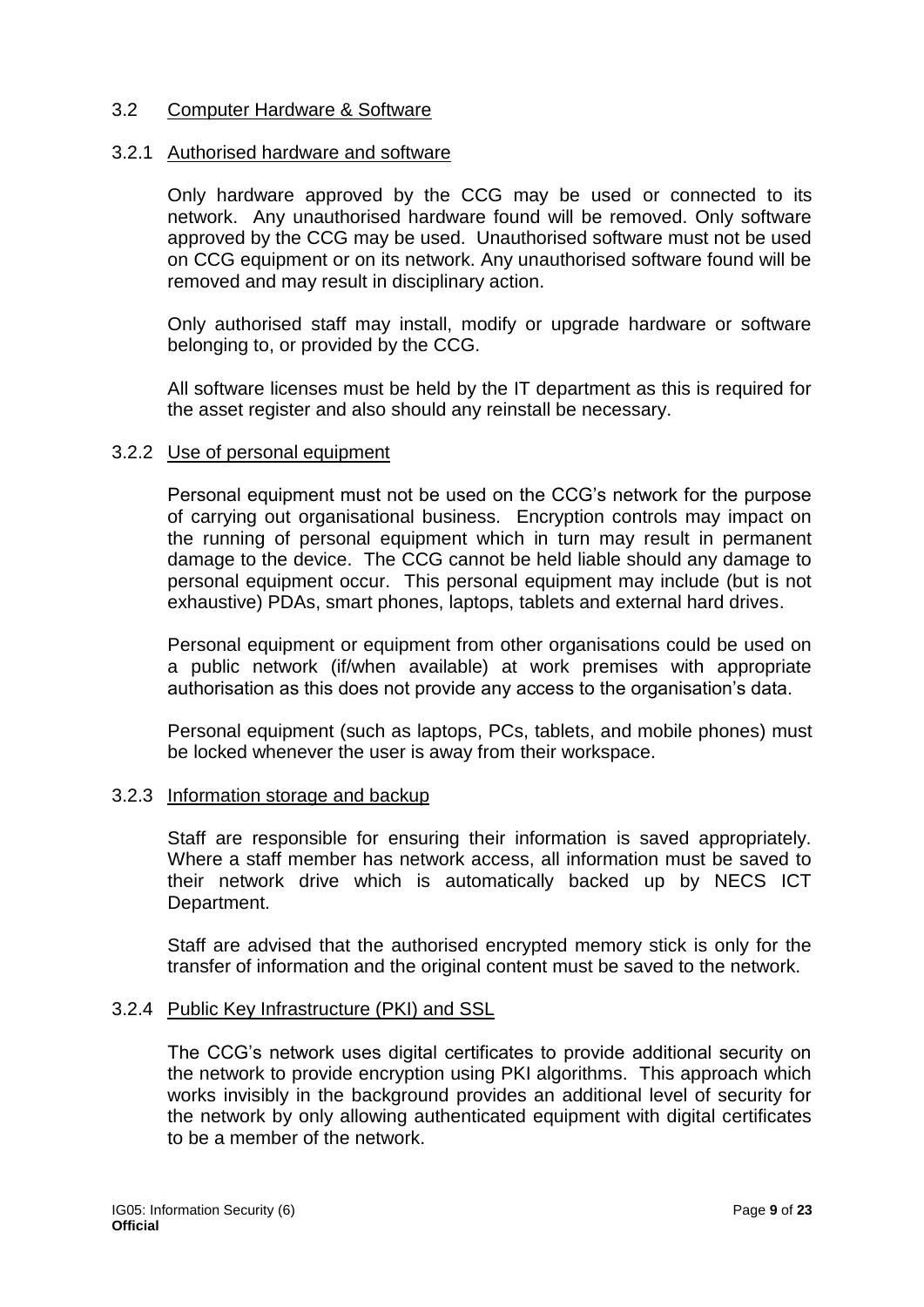Web based organisational databases that contain personal information and are accessed via the web must be secured using Secure Socket Layer (SSL) encryption. e.g. (has https: in the address bar and a padlock icon on the toolbar)

#### 3.2.5 Cloud Computing

The Cloud computing concept provides the ability to access data stored within the cloud by many different tools. Examples of Cloud Computing hosting organisations are:

- Google
- Drop Box
- Office 365 (Microsoft)
- Amazon

No data belonging to the CCG is to be stored or placed in a Cloud environment without the approval of the IAO and Information Governance Service. Some of the issues are listed below (this is not exhaustive);

- Data storage area of the cloud will not normally be known and may be based external to the UK
- Data Storage area could be shared and not segregated from another organisation's data
- No access to data if unavailable due to downtime/system failure
- No contract with the hosting organisation thereby lack of control over the data as the data controller

## 3.2.6 Internet Protocol (IP) Phones

IP phone systems allow telephone calls to be made across an internet connection rather than via standard telephone system IP phones are subject to similar security risks to un-secured email, for example 'eavesdropping', 'traffic sniffing' and 'unauthorised re-routing'.

The IP Phone systems will transmit and receive data on their own segmented part of the network which is unavailable to other network devices.

#### 3.3 Access Controls

- 3.3.1 All staff wishing to access the CCG network must firstly accept the user agreement. In doing so, the user agrees to abide by the terms and conditions stated as well as the policies of the CCG.
- 3.3.2 No one shall be granted access to an information system that does not require that access as part of their work for the CCG. Any access granted is following agreement with the IAO to ensure that access is limited to that required.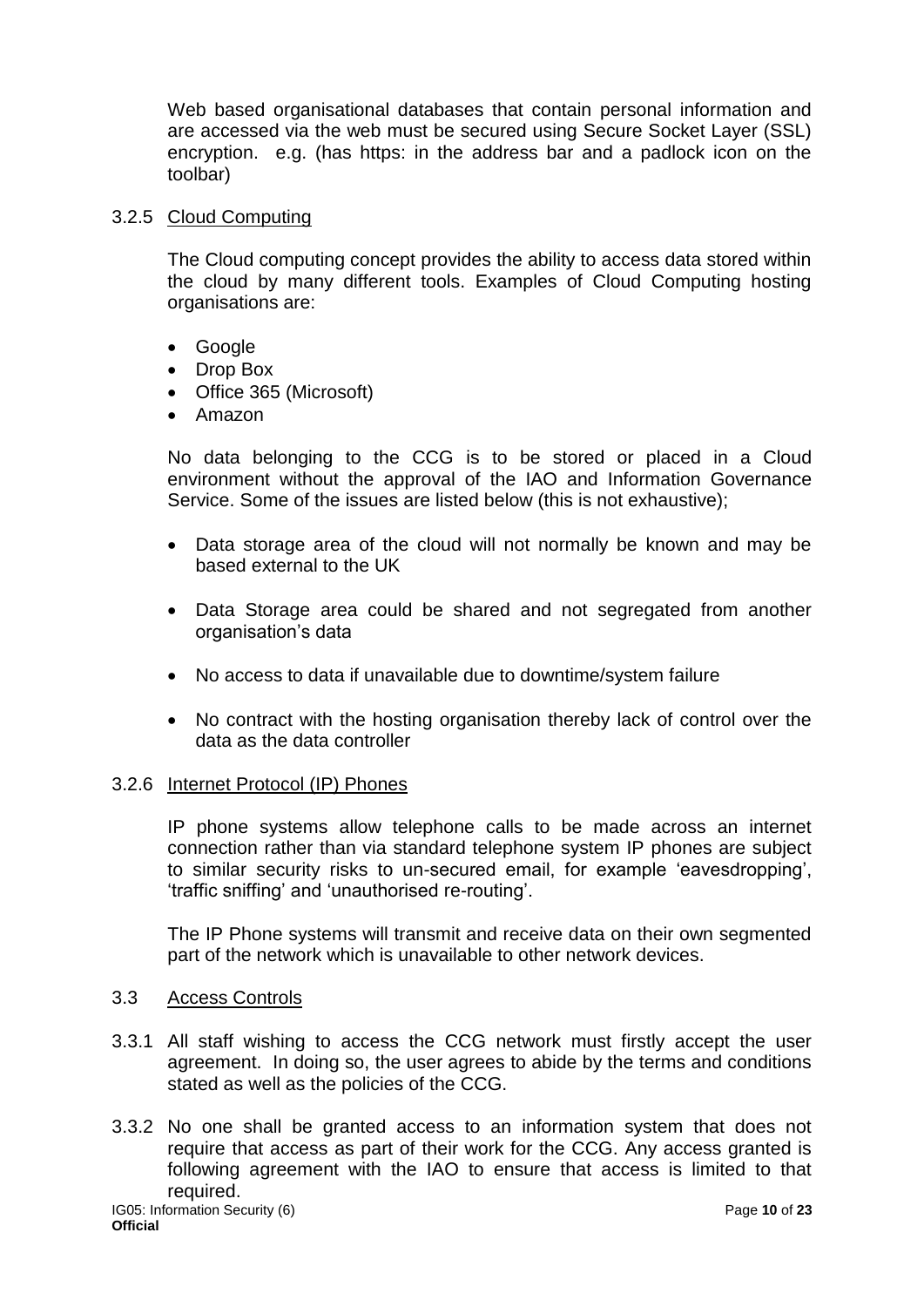## 3.4 Passwords

- 3.4.1 The primary form of access control for the CCG computer systems is via password. Each member of staff using a computer system will have an individual password.
- 3.4.2 Sharing of passwords by both the person who shared the password and the person who received it is an offence under the Computer Misuse Act 1990. All staff must follow robust security practices in the selection and use of passwords.

These will include;

- logon details are not to be shared or used under supervision even in training situations
- ensuring strong passwords are used i.e. using a minimum 8 digit combination of letters, numbers and special characters (!?£&%\$ etc) and to ensure that consecutive passwords are not used e.g. mypassword1, mypassword2, mypassword3 etc.
- not writing down passwords where they can be easily found, i.e. on sticky notes next to their workstation
- ensuring passwords are changed when prompted
- changing their password immediately if they suspect it has been compromised and reporting the incident using the organisation incident reporting system
- not basing their password on anything that could be easily guessed by another, such as their own name, make of car, car registration, name of pets etc.
- not recycling old passwords

## 3.5 National Applications Systems Controls

The CCG follow the national Registration Authority Policy [https://digital.nhs.uk/services/registration-authorities-and](https://digital.nhs.uk/services/registration-authorities-and-smartcards#national-                                 registration-authority-policy)[smartcards#national-registration-authority-policy](https://digital.nhs.uk/services/registration-authorities-and-smartcards#national-                                 registration-authority-policy) which is provided through the CCG's IT provider.

- 3.5.1 National Spine enabled systems are controlled by a number of different security mechanisms including:
	- **Smartcard:** Access will be restricted through use of an NHS Smartcard with a pass code
	- **Training***:* Access to the NHS Care Record Service will only be allowed following appropriate training
	- **Legitimate relationships***:* Staff will only be able to access a patient's record if they are involved in that patient's care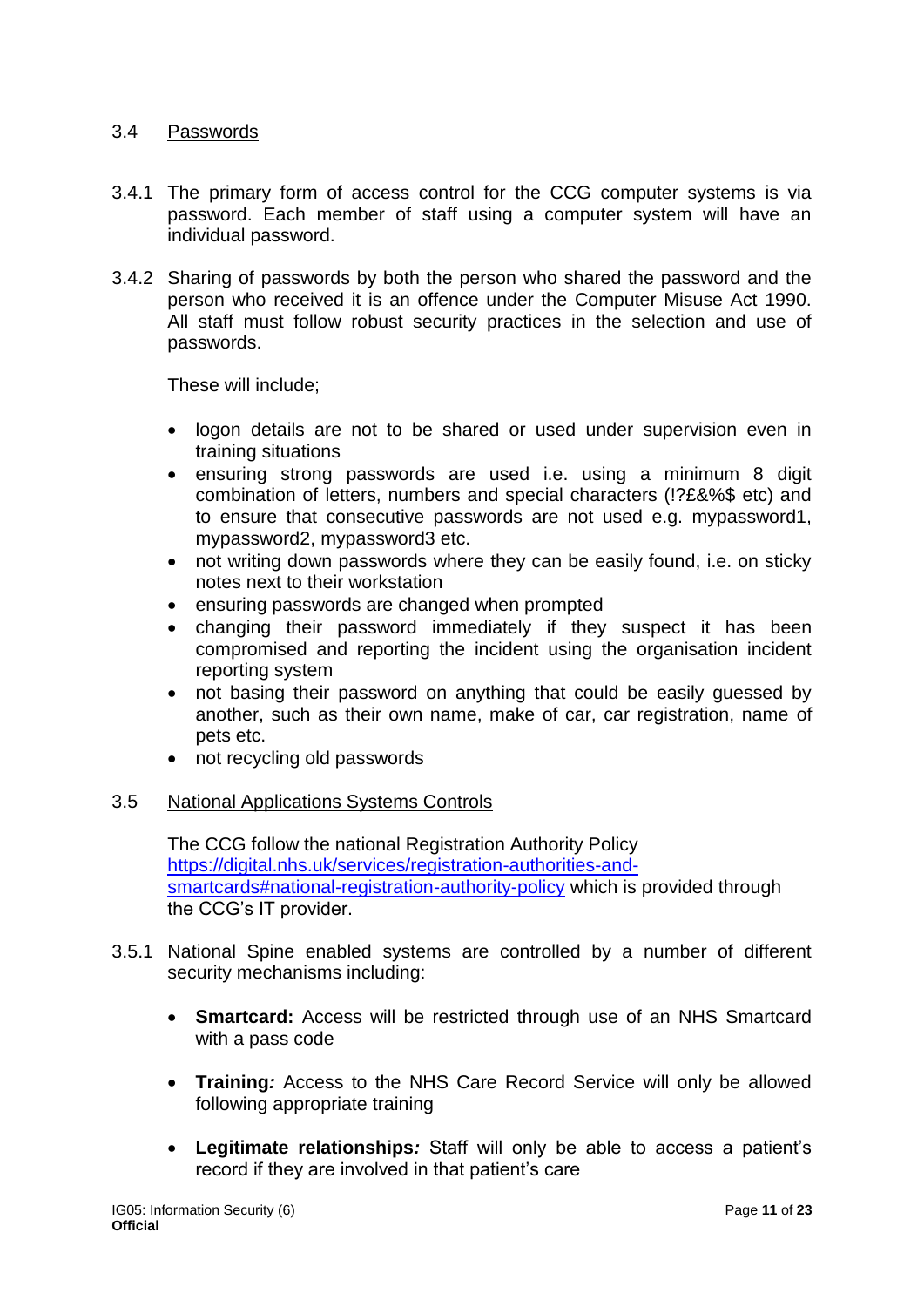- **Role based access control (RBAC)***:* Access will depend on staff roles/job/position functions. Roles and access privileges will be defined centrally and given locally by people designated to do this in the organisation
- **Sealed envelopes:** Patients will be able hide certain pieces of information from normal view. This will be called a patient's sealed envelope
- **Audit trails***:* Every time someone accesses a patient's record, a note will be made automatically of who, when and what they did
- **Alerts***:* Alerts will be triggered automatically both to deter misuse of access privileges and to report any misuse when it occurs e.g. if breach of sealed envelope, or no legitimate relationship being present

#### 3.6 Access to other staff members' data

#### 367.1 Email

In cases where, for example, due to unplanned sickness there is a requirement for access then permission can only be given to the Line Manager to access the account through contact with the IT Service Desk.

Staff must ensure they provide access to their Line Manager or other appropriate person in cases of planned absences.

#### 3.6.2 Personal Folders

In cases where there is a requirement for access to data e.g. due to unplanned sickness, then permission must be sought from the folder owner before access can be granted by the IT Service Desk.

- 3.7 Remote Access and Mobile Working
- 3.7.1 Staff must not attempt to connect to the CCG's network remotely other than via the agreed remote access solution provided by the IT service.

#### 3.8 Incidents and Risks

- 3.8.1 All risks and incidents relating to information security must be reported using the CCG's standard procedures for risk and incident reporting. .
- 3.8.2 The reporting of risks and incidents is important to ensure that appropriate action is taken to minimise impact, avoid reoccurrence and to share any lessons learned.
- 3.8.3 In the case of serious incidents the CCG may have to secure digital forensic evidence, for example, on a hard drive to prevent this from being tampered with during formal disputes or legal proceedings.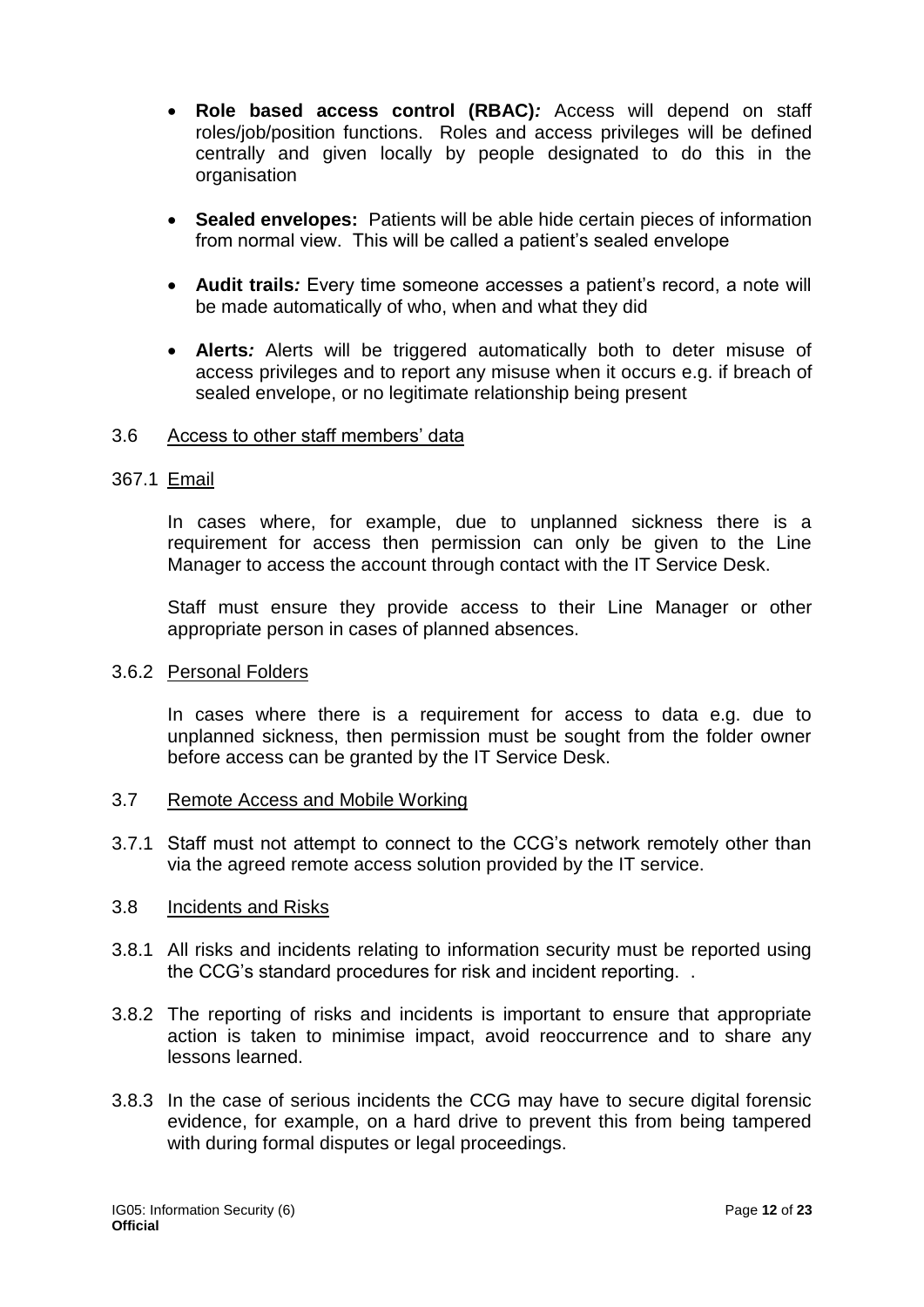#### 3.9 Internet and Email Security

- 3.9.1 When accessing the Internet or email the following must be adhered to;
	- Before using the Internet, Intranet or email for the first time all staff must accept the terms and conditions of the user code of connection.
	- No illicit or illegal material may be viewed / downloaded or obtained via the Internet or email.
	- Any material downloaded must be virus checked automatically by the system's anti-virus system.
	- The user will make their system available at any time for audit either by the IT department or internal and external audit.
	- Be mindful of cyber security and do not click links within emails from unknown or untrustworthy sources.
- 3.9.2 Usage is monitored by the CCG and any breaches of security, abuse of service or non-compliance with the NHS Code of Connection or organisational policy may result in disciplinary action, as well as the temporary or permanent withdrawal of all N3 services including email.
- 3.10 Transferring information and equipment
- 3.10.1 It is imperative that the utmost care is exercised when transferring information, especially information of a confidential nature e.g. staff, patient or service user information. This includes transferring information by telephone (voice and text), email, fax, courier and public mail.
- 3.10.2 Caldicott principles must be followed at all times where patient/personidentifiable information is concerned. These were revised following the Caldicott2 review in March 2013 and are listed in Appendix A.
- 3.10.3 Regular exchanges of personal information must be governed by information sharing protocols or data processing agreements within contracts.
- 3.10.4 Staff must not leave any property belonging to the CCG, including laptops, portable devices, mobile telephones, records or files in unattended cars or in easily accessible areas for extended periods, including overnight. These must either be secured within premises under the CCG's control, or where this is not practicable secured within the employee's home. Where an overnight stay for work purposes is required the same principles apply.
- 3.10.5 In instances where equipment or records are unavoidably left unattended for short periods e.g. calling at another base, making an unscheduled stop, the staff member must assess the potential risk to the equipment whilst it is unattended. A formal written risk assessment need not be undertaken but the staff member must make a judgement on the security of the equipment.
- 3.10.6 If a staff member is required to change their office base they must not move any IT or telephone equipment. All IT and telephone equipment must be moved by a member of the IT department.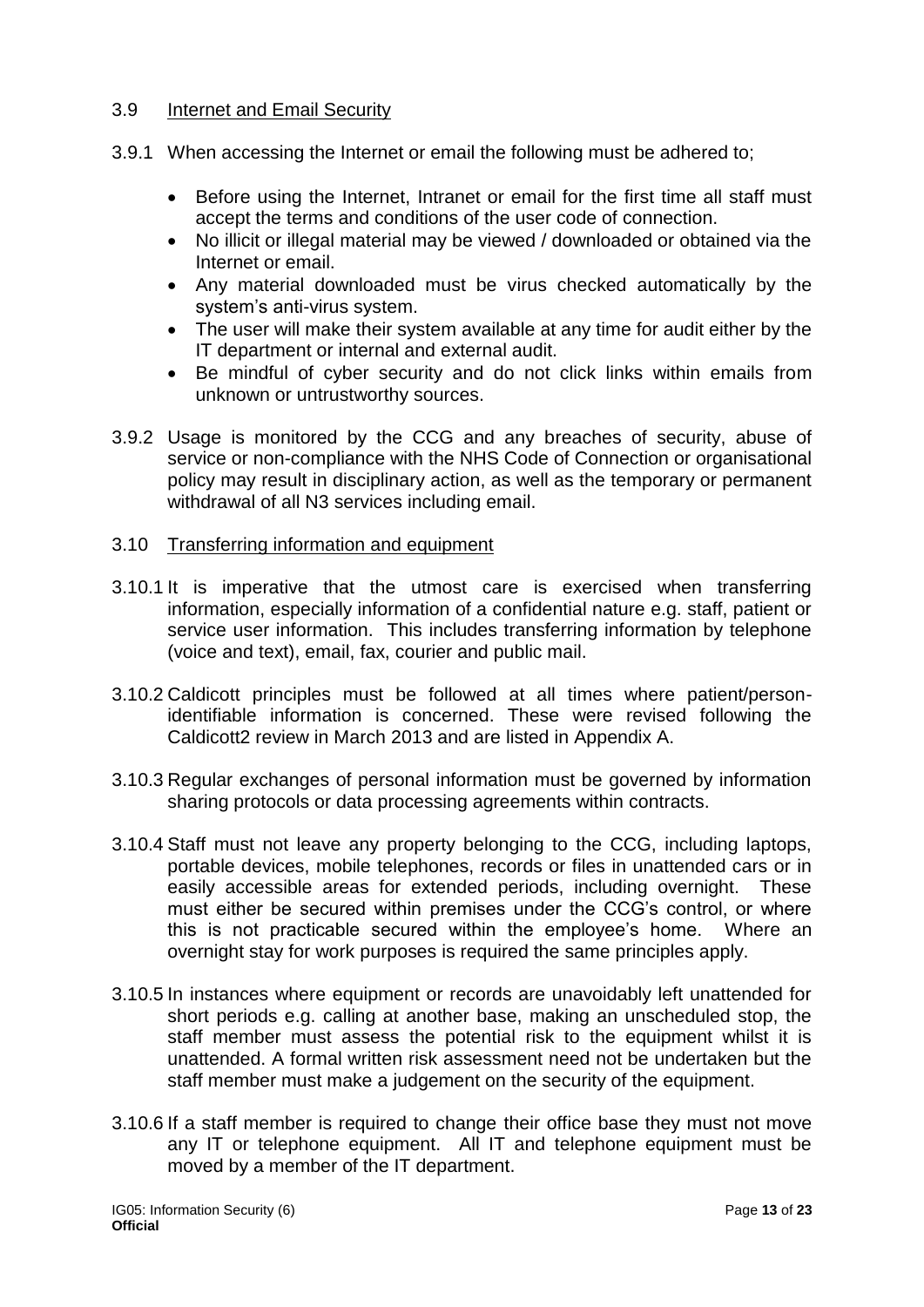- 3.10.7 All IT or telephone equipment intended for destruction must be securely disposed of by the IT department in accordance with agreed procedures in place at that time. Destruction certificates will be obtained and held by the IT department.
- 3.11 Systems Development, Maintenance & Security
- 3.11.1 The CCG must ensure that security requirements are built into systems from the outset. Suitable controls must be in place to manage the purchase or development of new systems and the enhancement of existing systems, to ensure that information security is not compromised.
- 3.11.2 IAO and IAA implementing or modifying systems are responsible, in collaboration with the CSU ICT service for ensuring;
	- the Computer Misuse Act warning is displayed on all organisation equipment prior to logging on to the network
	- that all modifications to systems are logged and up to date documentation exists for their systems and follow change control procedures
	- contracts with suppliers must include appropriate confidentiality clauses
	- they complete a risk assessment in liaison with the CSU ICT service
	- that vendor supplied software used in systems, is maintained at a level supported by the supplier, if beneficial to the service. Any decision to upgrade must take into account the security of the release e.g. software drivers that come with printers to operate the printer, and clinical safety
	- that physical or logical access is only provided to suppliers for support purposes when necessary, and must be with IAO and ICT approval
	- that all supplier activity on the system is monitored
	- that copies of data must retain the same levels of security and access controls as the original data
- 3.12.3 A Privacy Impact Assessment must be completed prior to installation, in liaison with the Information Governance Team, to ensure all information security aspects of new and modified systems are considered and risk assessed.

#### 3.12 Business Continuity Plans

3.12.1 The CCG must have a Business continuity plan that allows critical systems within each service area to be maintained and to restore critical systems in the event of a major disruption to systems e.g. through a disaster or security failure. This supports the wider organisation business continuity planning.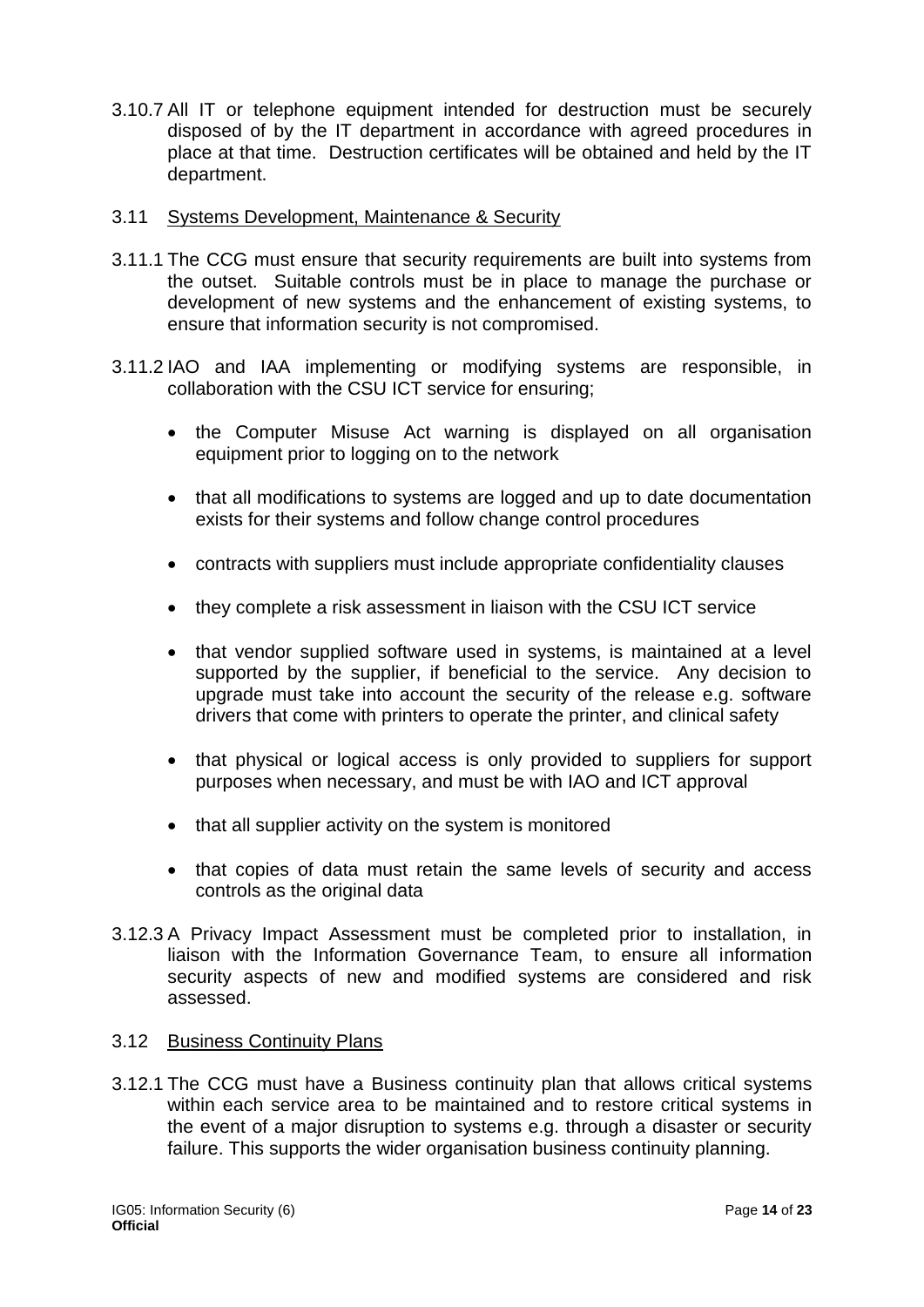- 3.12.2 It is the responsibility of the IAOs to ensure that their sections in the CCG business continuity plans are regularly updated to reflect changes in service delivery.
- 3.12.3 Business continuity plans should be tested annually to ensure it works. The responsibility to co-ordinate the exercises will lie with individual IAOs.

# <span id="page-14-0"></span>**4. Implementation**

- 4.1 This policy will be available to all staff for use in the circumstances described within section 1.
- 4.2 All managers are responsible for ensuring that relevant staff within the CCG have read and understood this document and are competent to carry out their duties in accordance with the procedures described.

# <span id="page-14-1"></span>**5. Training Implications**

The sponsoring manager will ensure that the necessary training or education needs and methods required to implement the policy or procedure(s) are identified and resourced or built into the delivery planning process. This may include identification of external training providers or development of an internal training process.

The training required to comply with this policy are:

- IT security training included in induction training for new staff
- Information governance training completed on an annual basis
- Any training necessary to enable staff to operate IT systems safely and securely

# <span id="page-14-2"></span>**6. Related Documents**

## 6.1 Legislation and statutory requirements

- Cabinet Office. (2018) Data Protection Act 2018. London: HMSO
- Cabinet Office. (1998) Human Rights Act 1998. London: HMSO
- Cabinet Office. (1990) The Computer Misuse Act 1990. London: HMSO
- Cabinet Office. (2000) The Electronic Communications Act 2000. London: **HMSO**
- General Data Protection Regulations (2016)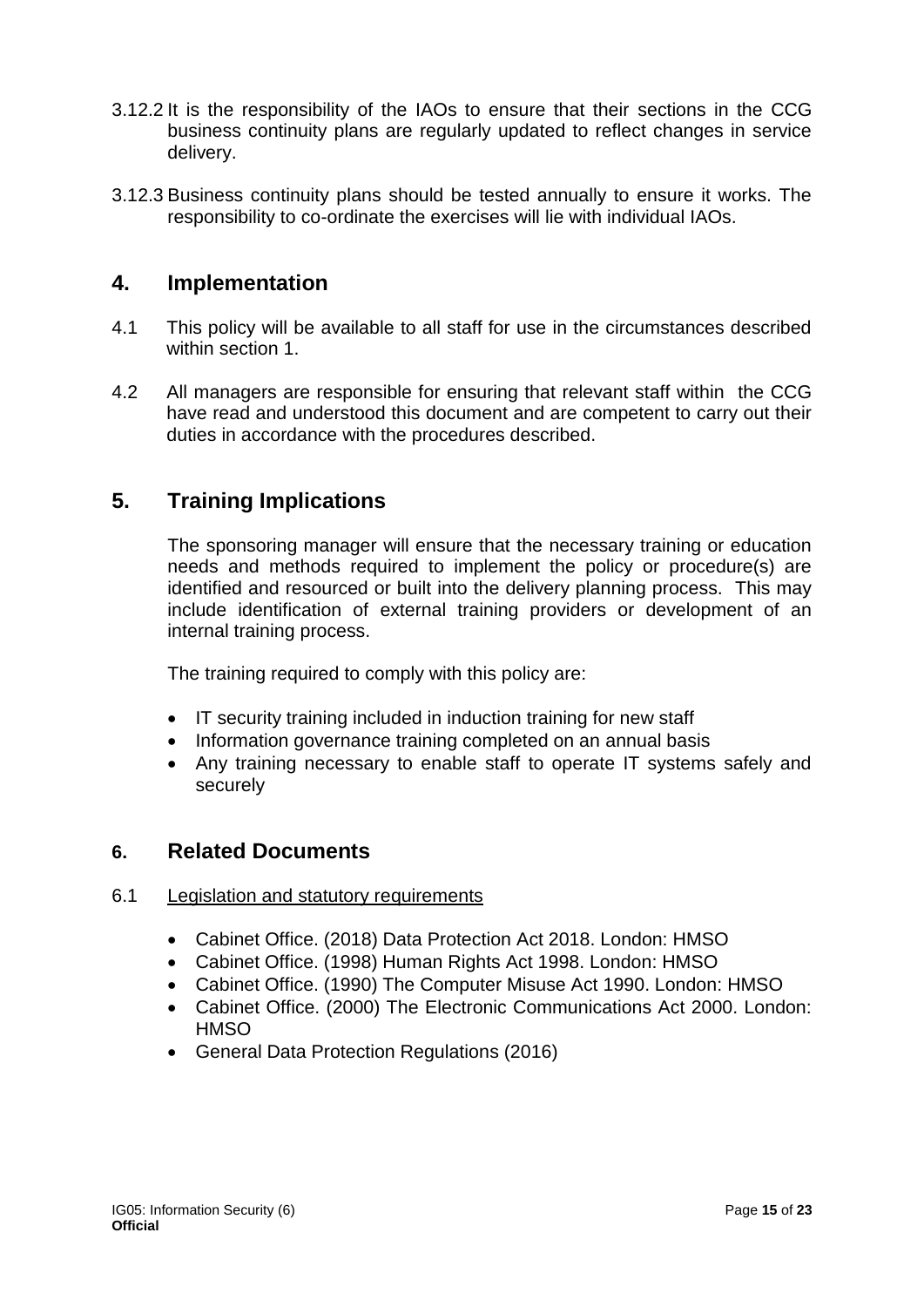## 6.2 Best practice recommendations

- Department of Health, NHS Code of Practice: Information Security [http://www.dh.gov.uk/en/Managingyourorganisation/Informationpolicy/Infor](http://www.dh.gov.uk/en/Managingyourorganisation/Informationpolicy/Informationsecurity/index.htm) [mationsecurity/index.htm](http://www.dh.gov.uk/en/Managingyourorganisation/Informationpolicy/Informationsecurity/index.htm)
- BS ISO/IEC 17799:2005 (Information technology -- Code of practice for information security management)
- BS ISO/IEC 27001:2005(Information technology information security management systems)
- BS7799-2:2005BS7799-2:2005 (Information security management)
- NHS Connecting for Health Information Governance Toolkit: <https://nww.igt.connectingforhealth.nhs.uk/>

# 6.3 Related Policies

• Internet and Email Acceptable Use Policy

# <span id="page-15-0"></span>**7. Monitoring, review and archiving**

# 7.1 Monitoring

The governing body will agree a method for monitoring the dissemination and implementation of this policy. Monitoring information will be recorded in the policy database.

## 7.2 Review

- 7.2.1 The Governing Body will ensure that this policy document is reviewed in accordance with the timescale specified at the time of approval. No policy or procedure will remain operational for a period exceeding three years without a review taking place.
- 7.2.2 Staff who become aware of any change which may affect a policy should advise their line manager as soon as possible. The governing body will then consider the need to review the policy or procedure outside of the agreed timescale for revision.
- 7.2.3 For ease of reference for reviewers or approval bodies, changes should be noted in the 'document history' table on the second page of this document.
- **Note:** If the review consists of a change to an appendix or procedure document, approval may be given by the sponsor director and a revised document may be issued. Review to the main body of the policy must always follow the original approval process.

## 7.3 Archiving

The Governing Body will ensure that archived copies of superseded policy documents are retained in accordance with the Department of Health's Records Management Code of Practice for Health & Social Care 2016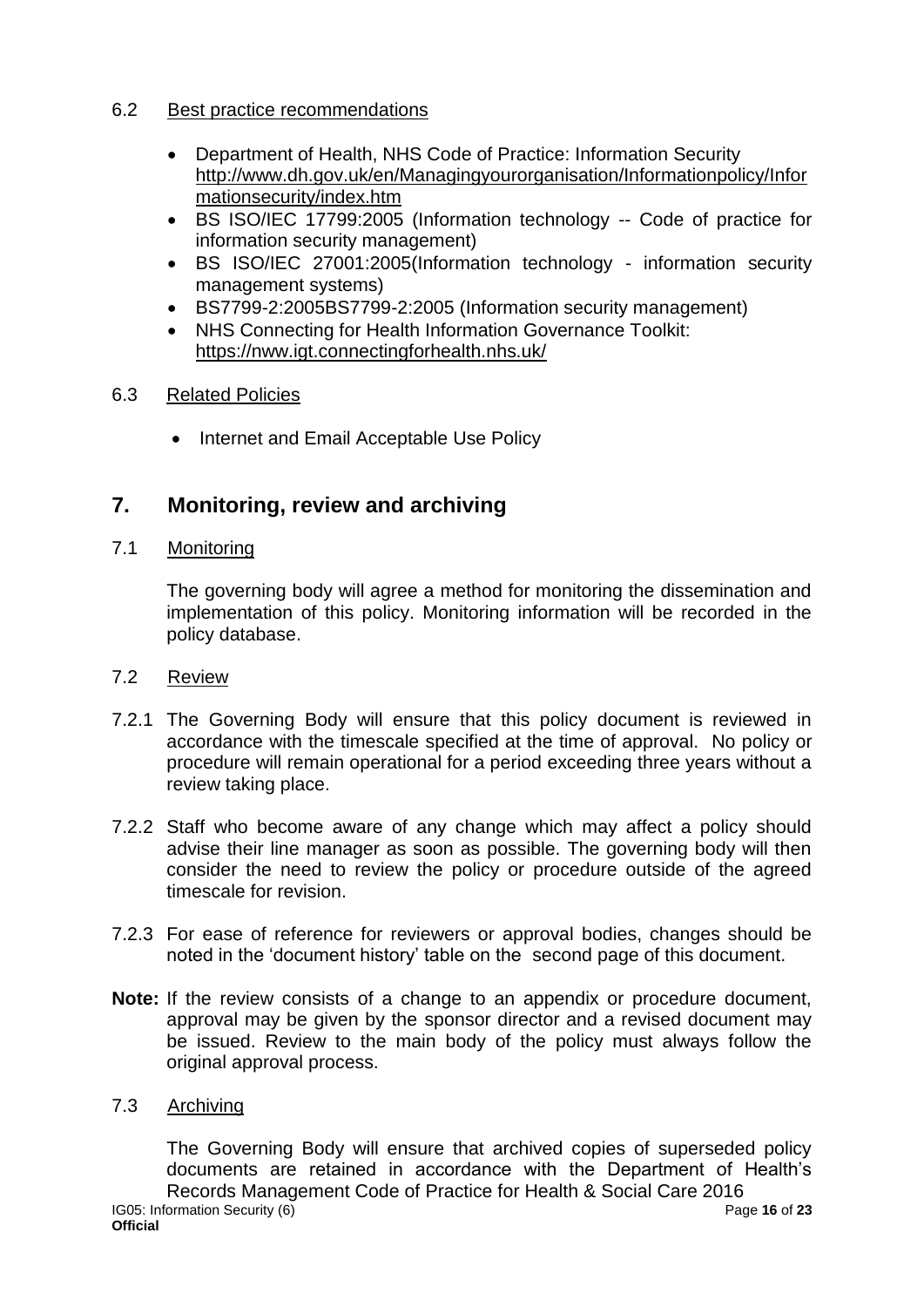# <span id="page-16-0"></span>**8. Equality analysis**

# **Initial Screening Assessment (STEP 1)**

As a public body organisation we need to ensure that all our current and proposed strategies, policies, services and functions, have given proper consideration to equality, diversity and inclusion, do not aid barriers to access or generate discrimination against any protected groups under the Equality Act 2010 (Age, Disability, Gender Reassignment, Pregnancy and Maternity, Race, Religion/Belief, Sex, Sexual Orientation, Marriage and Civil Partnership).

This screening determines relevance for all new and revised strategies, policies, projects, service reviews and functions.

Completed at the earliest opportunity it will help to determine:

- The relevance of proposals and decisions to equality, diversity, cohesion and integration.
- Whether or not equality and diversity is being/has already been considered for due regard to the Equality Act 2010 and the Public Sector Equality Duty (PSED).
- Whether or not it is necessary to carry out a full Equality Impact Assessment.

# **Name(s) and role(s) of person completing this assessment:**

**Name:** Liane Cotterill **Job Title:** Senior Governance Manager **Organisation:** North of England Commissioning Support Unit (NECS)

## **Title of the service/project or policy:** Information Security Policy

#### **Is this a;**

**Strategy / Policy** ☒ **Service Review** ☐ **Project** ☐ **Other** N/A

## **What are the aim(s) and objectives of the service, project or policy:**

This policy aims to ensure that information systems used in the CCG are properly assessed for security and that appropriate levels of security are in place to maintain the confidentiality, integrity and availability of information and information systems.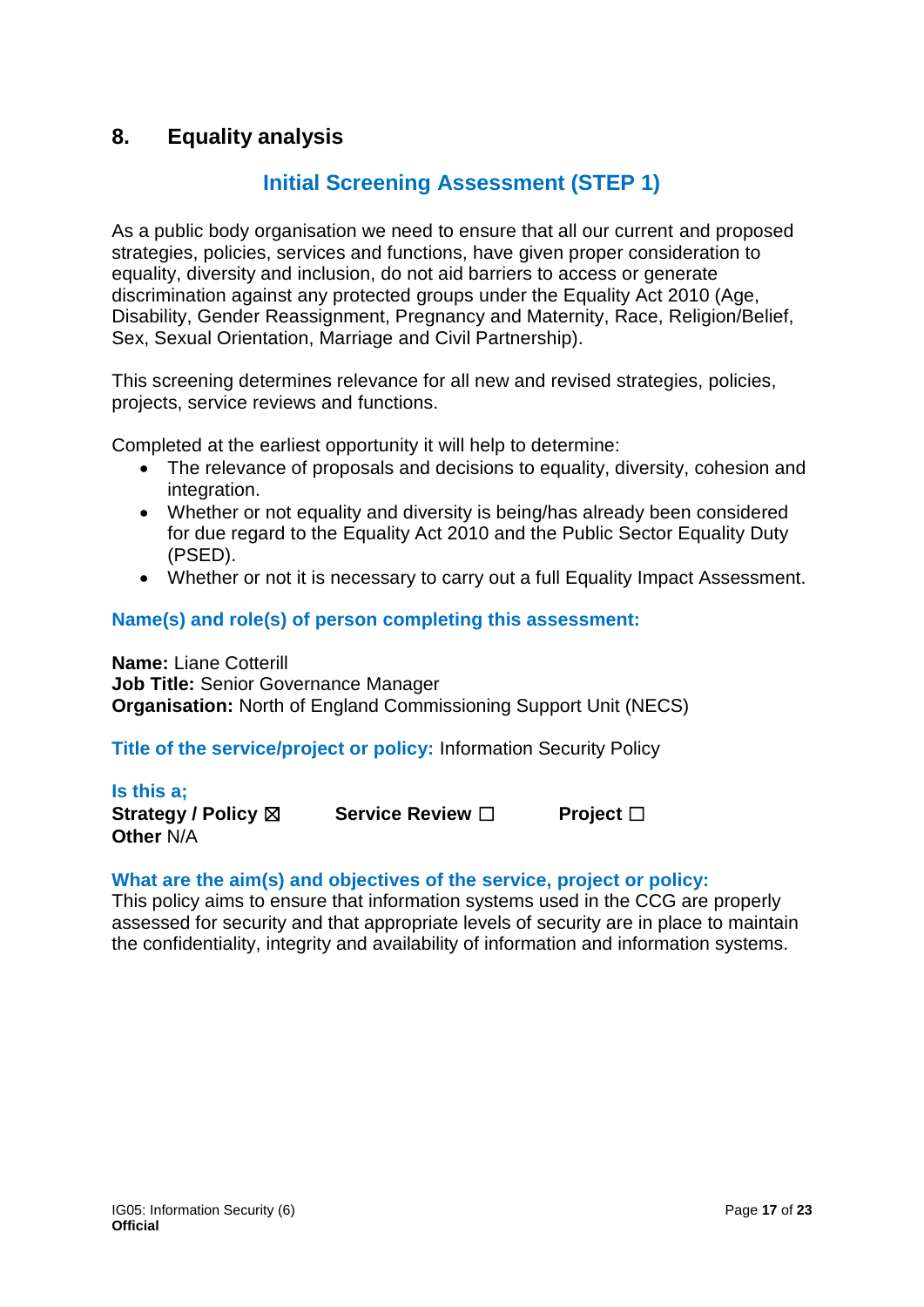## **Who will the project/service /policy / decision impact?**

(Consider the actual and potential impact)

- Staff  $⊠$
- **Service User / Patients** ☐
- **Other Public Sector Organisations**☐
- **Voluntary / Community groups / Trade Unions** ☐
- **Others, please specify** N/A

| <b>Questions</b>                                                                | Yes | <b>No</b> |
|---------------------------------------------------------------------------------|-----|-----------|
| Could there be an existing or potential negative impact on any of the protected |     | ⊠         |
| characteristic groups?                                                          |     |           |
| Has there been or likely to be any staff/patient/public concerns?               |     | ⊠         |
| Could this piece of work affect how our services, commissioning or              |     | ⊠         |
| procurement activities are organised, provided, located and by whom?            |     |           |
| Could this piece of work affect the workforce or employment practices?          |     | ⊠         |
| Does the piece of work involve or have a negative impact on:                    |     |           |
| Eliminating unlawful discrimination, victimisation and harassment               |     |           |
| Advancing quality of opportunity                                                |     |           |
| Fostering good relations between protected and non-protected groups             |     |           |
| in either the workforce or community                                            |     |           |
|                                                                                 |     |           |

#### **If you have answered no to the above and conclude that there will not be a detrimental impact on any equality group caused by the proposed policy/project/service change, please state how you have reached that conclusion below:**

The policy is based on the CCG's former Information Security policy. There is no fundamental change to the content therefore the previous EIA which concluded 'no impact' remains appropriate.

## **If you have answered yes to any of the above, please now complete the 'STEP 2 Equality Impact Assessment' document**

| <b>Accessible Information Standard</b>                                                                                                        | <b>Yes</b> | <b>No</b> |
|-----------------------------------------------------------------------------------------------------------------------------------------------|------------|-----------|
| Please acknowledge you have considered the requirements of the Accessible<br>Information Standard when communicating with staff and patients. | ⊠          |           |
| https://www.england.nhs.uk/wp-content/uploads/2017/10/accessible-info-<br>standard-overview-2017-18.pdf                                       |            |           |
| If any of the above have not been implemented, please state the reason:                                                                       |            |           |
| Not applicable                                                                                                                                |            |           |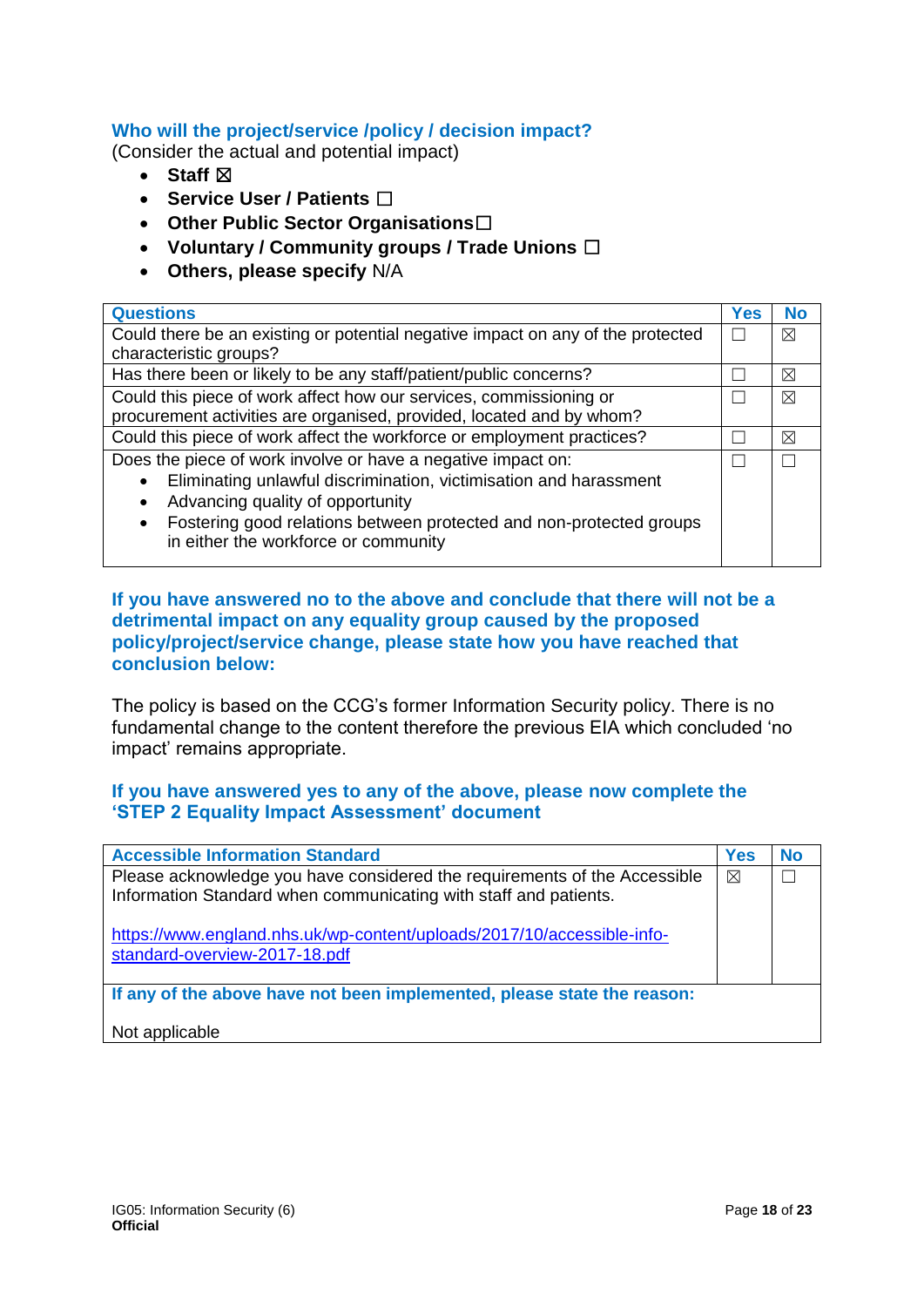# **Governance, ownership and approval**

| Please state here who has approved the actions and outcomes of the screening |                  |               |
|------------------------------------------------------------------------------|------------------|---------------|
| <b>Name</b>                                                                  | <b>Job title</b> | <b>Date</b>   |
| <b>Executive Committee</b>                                                   | Approval         | December 2020 |

# **Publishing**

This screening document will act as evidence that due regard to the Equality Act 2010 and the Public Sector Equality Duty (PSED) has been given.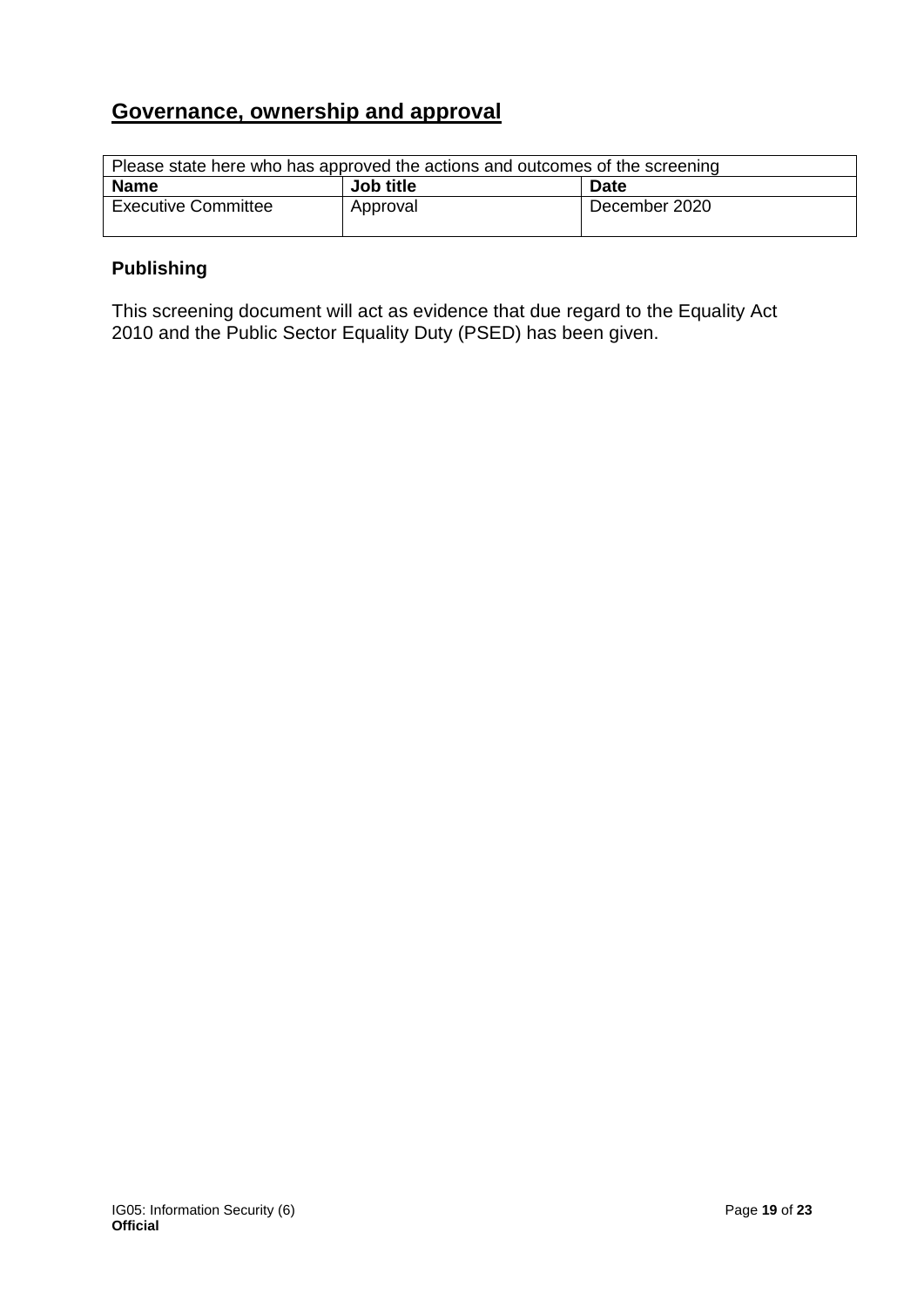**Duties and Responsibilities**

<span id="page-19-1"></span><span id="page-19-0"></span>

|                      | Patico ana nooponoipiinioo                                                   |
|----------------------|------------------------------------------------------------------------------|
| Governing            | The Governing Body (GB) for setting the strategic context in which           |
| <b>Body</b>          | organisational process documents are developed, and for                      |
|                      | establishing a scheme of governance for the formal review and                |
|                      | approval of such documents.                                                  |
| <b>Chief Officer</b> |                                                                              |
|                      | The chief officer has overall responsibility for the strategic direction     |
|                      | and operational management, including ensuring that CCG process              |
|                      | documents comply with all legal, statutory and good practice                 |
|                      | guidance requirements.                                                       |
| <b>Information</b>   | The Information Governance Team (CSU), will;                                 |
| <b>Governance</b>    | Provide information governance advice and support for all staff              |
| <b>Team (NECS)</b>   | to ensure they are aware of their responsibilities with regard to            |
|                      | information security and confidentiality.                                    |
|                      |                                                                              |
|                      | Monitor that staff are aware of these responsibilities.<br>٠                 |
|                      | Assist in the investigation of any incidents and development of<br>$\bullet$ |
|                      | action plans that occur as a result of failure to comply with this           |
|                      | policy.                                                                      |
| <b>Caldicott</b>     | The Caldicott Guardian is responsible for;                                   |
| <b>Guardian</b>      | Representing and championing confidentiality requirements                    |
|                      | and issues at Governing Body level and, where appropriate, at                |
|                      |                                                                              |
|                      | a range of levels within the organisation's overall governance               |
|                      | framework.                                                                   |
|                      | Supporting work to facilitate and enable information sharing,                |
|                      | advising on options for lawful and ethical processing of                     |
|                      | information as required.                                                     |
|                      |                                                                              |
|                      | With support from the Information Governance team, the Caldicott             |
|                      | Guardian will:                                                               |
|                      |                                                                              |
|                      | Ensure the data protection work programme is successfully co-                |
|                      | ordinated and implemented.                                                   |
|                      | Ensure the organisation complies with the principles contained               |
|                      | within the Confidentiality: NHS Code of Practice and that staff              |
|                      | are made aware of individual responsibilities through policy,                |
|                      | procedure and training.                                                      |
|                      |                                                                              |
|                      | Complete the Confidentiality and Data Protection Assurance                   |
|                      | component of the Information Governance Toolkit, contributing                |
|                      | to the annual assessment.                                                    |
|                      | Provide routine reports on Confidentiality and Data Protection               |
|                      | issues.                                                                      |
| <b>Technical</b>     | The Technical Security Manager (CSU) will;                                   |
| <b>Security</b>      | Provide technical security advice and support for all staff to               |
| <b>Manager</b>       | ensure they are aware of their responsibilities with regard to               |
|                      | technical security                                                           |
| (CSU)                |                                                                              |
|                      | Notify the CCG of any cyber security alerts via the HSCIC's                  |
|                      | CareCERT process                                                             |
|                      | Assist in the investigation of any incidents and development of              |
|                      | action plans that occur as a result of failure to comply with this           |
|                      | policy.                                                                      |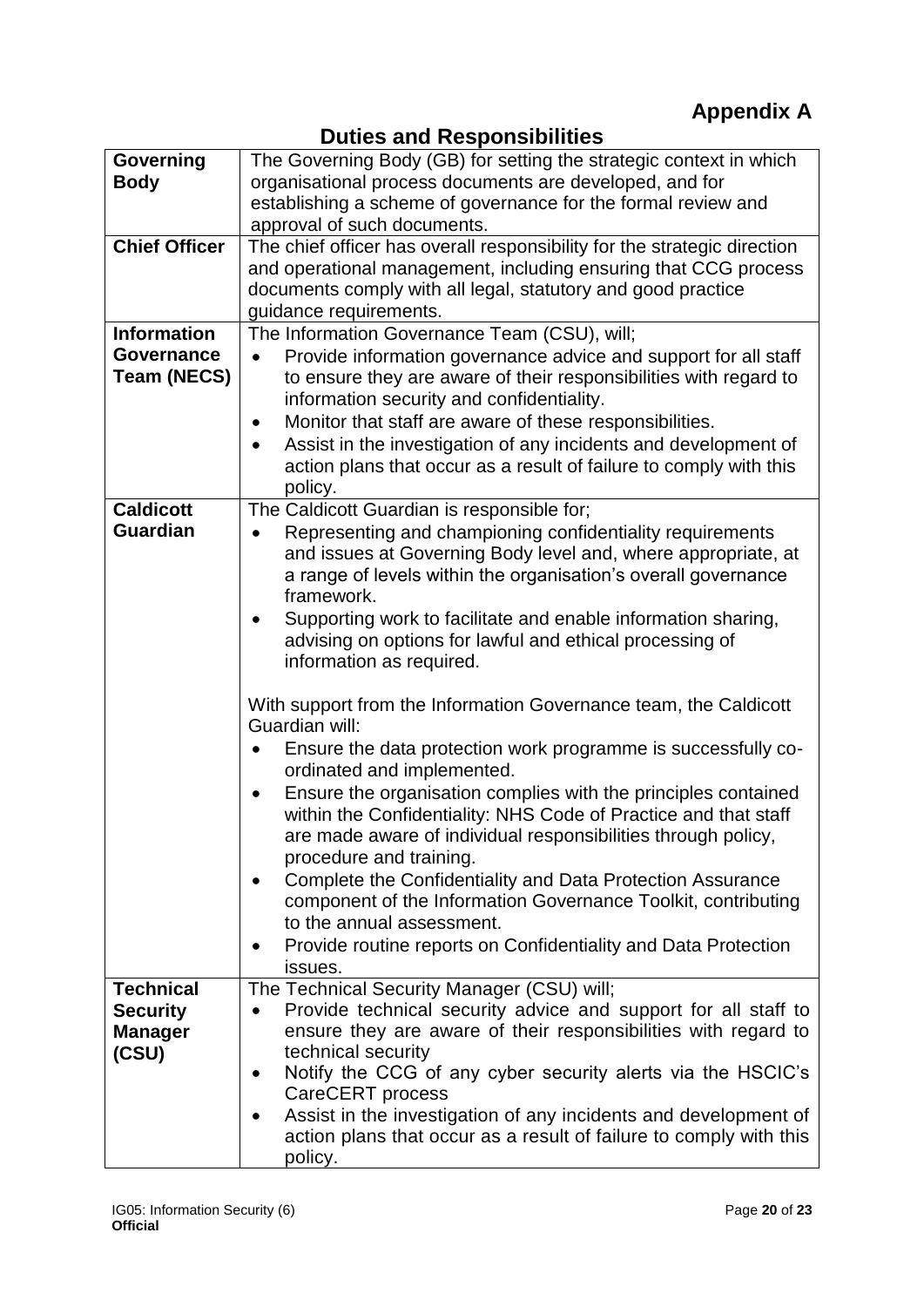| <b>Senior</b>      | The SIRO is responsible for;                                                  |
|--------------------|-------------------------------------------------------------------------------|
| <b>Information</b> | Ensuring that an overall culture exists that values and protects<br>$\bullet$ |
| <b>Risk Owner</b>  | information within the organisation.                                          |
| (SIRO)             | Owning the organisation's overall information risk policy and<br>$\bullet$    |
|                    | risk assessment process, testing its outcome and ensuring that                |
|                    | it is used.                                                                   |
|                    | Advising the Chief Officer on the information risk aspects of<br>٠            |
|                    | their statement on internal control.                                          |
|                    | Owning the organisation's information incident management                     |
|                    | framework.                                                                    |
| <b>Information</b> | IAOs, with the assistance of Information Asset Administrators (IAAs)          |
| <b>Asset</b>       | where necessary will;                                                         |
| <b>Owners</b>      | Ensure that the system is used within the terms of the CCG                    |
| (IAOs)             | Notification with the Information Commissioner and the                        |
|                    | requirements of both Data Protection legislation and the                      |
|                    | relevant Code of Practice, paying particular attention to the                 |
|                    | data protection principles as specified in the Act.                           |
|                    | Note: the requirement to notify is not in GDPR/UK Data<br>$\bullet$           |
|                    | Protection Bill.                                                              |
|                    | When developing a new process, or changing an existing                        |
|                    | process, complete an information governance checklist. This                   |
|                    | will help to ensure any issues are highlighted and dealt with at              |
|                    | an early stage.                                                               |
|                    | Participate in a Privacy Impact Assessment when commencing<br>$\bullet$       |
|                    | a new project which involves personal information.                            |
|                    | Restrict the use of the system where appropriate to those                     |
|                    | authorised users who need access to it for organisational or                  |
|                    | other authorised work.                                                        |
|                    | Restrict the access to particular sets of personal data available             |
|                    | from the system to those authorised users who need access to                  |
|                    | them for organisational or other authorised work.                             |
|                    | Maintain appropriate security measures for the system and any                 |
|                    | personal data held within it to avoid loss of the personal data or            |
|                    | unauthorised disclosure of the personal data. Ensure that all                 |
|                    | copies of personal data output, or obtained, from the system,                 |
|                    | whether recorded on paper, microfilm, computer readable                       |
|                    | media or any other form, are securely destroyed or erased                     |
|                    | when they are no longer required for organisational purposes.                 |
|                    | Ensure that personal data held in the system are as accurate                  |
|                    | as possible and kept up-to-date where relevant and that the                   |
|                    | department has an effective policy for erasing or deleting and                |
|                    | removing personal data as soon as they are no longer required                 |
|                    | for organisational purposes.                                                  |
|                    | Ensure that all authorised users of the system containing                     |
|                    | personal data have been properly trained and advised of the                   |
|                    | organisation's requirements in respect of data protection.                    |
|                    | Ensure that personal data is not removed from the organisation                |
|                    | premises except where specifically required for the execution                 |
|                    | of the legitimate functions of the organisation, and with the                 |
|                    | express permission of the employee's Line Manager. Advice                     |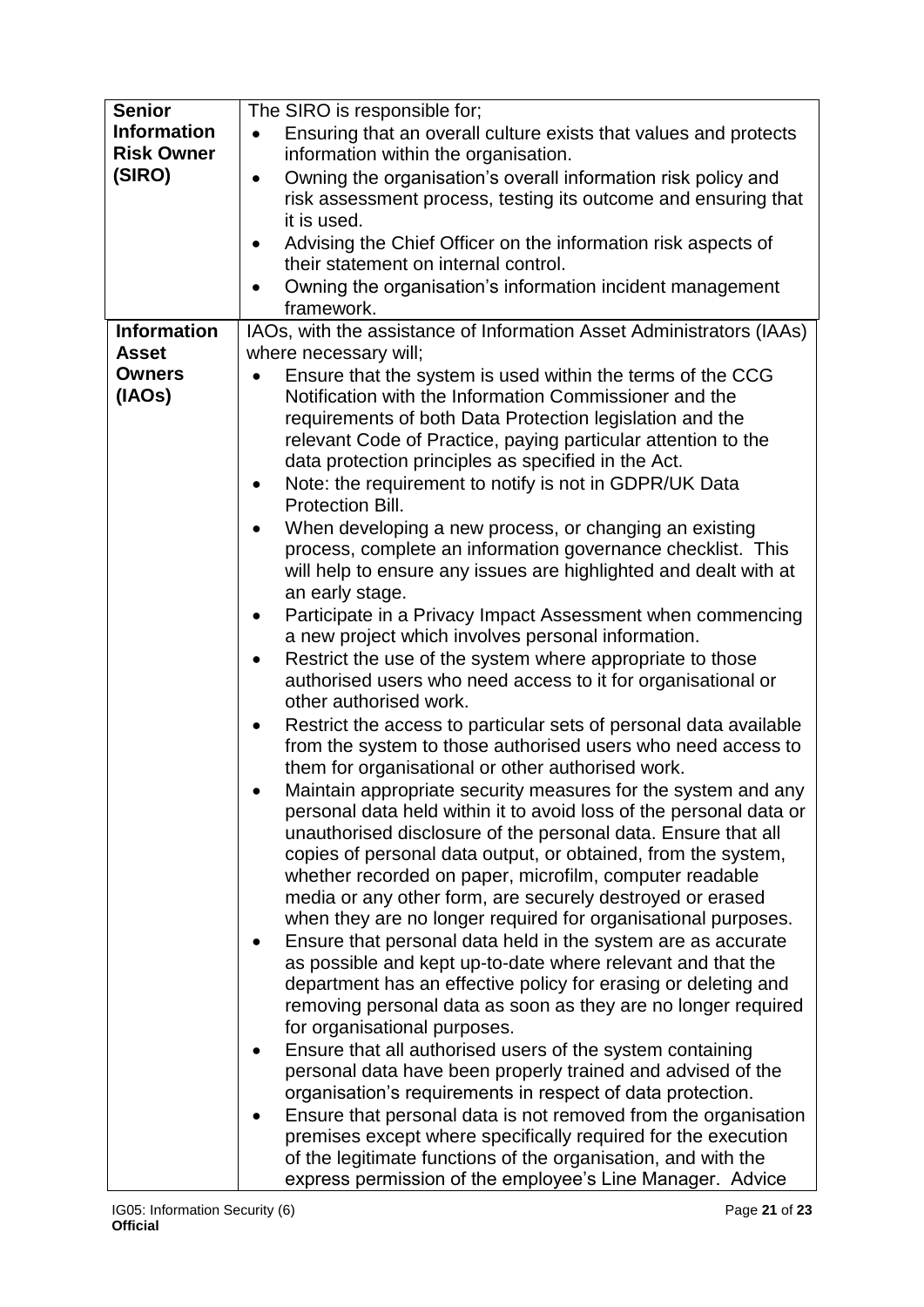|                  | should be sought from the Caldicott Guardian or Information<br>Governance team.                               |
|------------------|---------------------------------------------------------------------------------------------------------------|
|                  | Ensure that the Information Governance team is advised as                                                     |
|                  | soon as possible of any incidents or complaints that need to be<br>recorded in the incident reporting system. |
| <b>All Staff</b> | All staff, including temporary and agency staff, are responsible for:                                         |
|                  | Compliance with relevant process documents. Failure to                                                        |
|                  | comply may result in disciplinary action being taken.                                                         |
|                  | Co-operating with the development and implementation of<br>$\bullet$                                          |
|                  | policies and procedures and as part of their normal duties and<br>responsibilities.                           |
|                  | Identifying the need for a change in policy or procedure as a<br>$\bullet$                                    |
|                  | result of becoming aware of changes in practice, changes to                                                   |
|                  | statutory requirements, revised professional or clinical                                                      |
|                  | standards and local/national directives, and advising their line                                              |
|                  | manager accordingly.                                                                                          |
|                  | Identifying training needs in respect of policies and procedures<br>$\bullet$                                 |
|                  | and bringing them to the attention of their line manager.                                                     |
|                  | Attending training / awareness sessions when provided.                                                        |